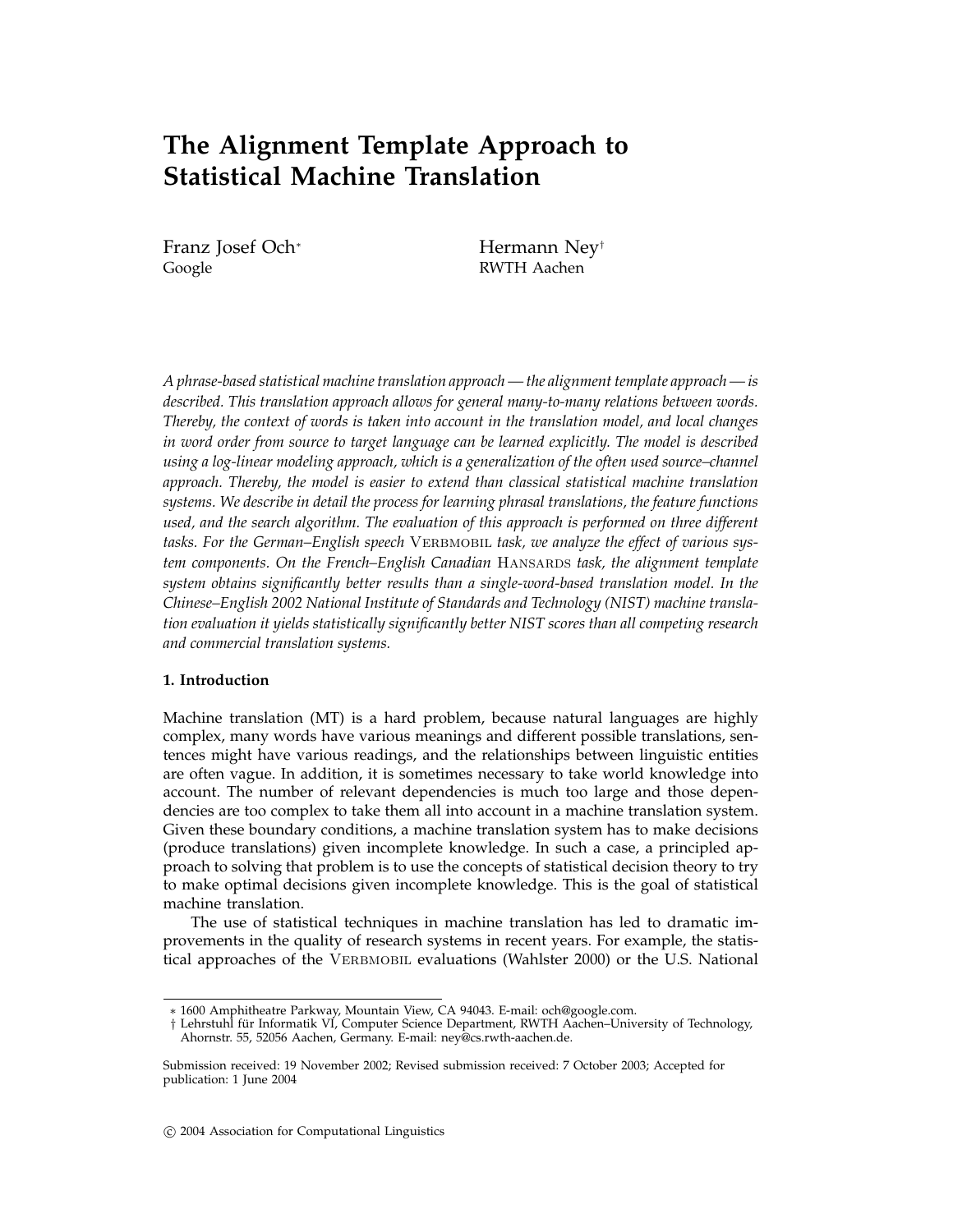Institute of Standards and Technology (NIST)/TIDES MT evaluations 2001 through  $2003<sup>1</sup>$  obtain the best results. In addition, the field of statistical machine translation is rapidly progressing, and the quality of systems is getting better and better. An important factor in these improvements is definitely the availability of large amounts of data for training statistical models. Yet the modeling, training, and search methods have also improved since the field of statistical machine translation was pioneered by IBM in the late 1980s and early 1990s (Brown et al. 1990; Brown et al. 1993; Berger et al. 1994). This article focuses on an important improvement, namely, the use of (generalized) phrases instead of just single words as the core elements of the statistical translation model.

We describe in Section 2 the basics of our statistical translation model. We suggest the use of a log-linear model to incorporate the various knowledge sources into an overall translation system and to perform discriminative training of the free model parameters. This approach can be seen as a generalization of the originally suggested source–channel modeling framework for statistical machine translation.

In Section 3, we describe the statistical alignment models used to obtain a word alignment and techniques for learning phrase translations from word alignments. Here, the term *phrase* just refers to a consecutive sequence of words occurring in text and has to be distinguished from the use of the term in a linguistic sense. The learned bilingual phrases are not constrained by linguistic phrase boundaries. Compared to the word-based statistical translation models in Brown et al. (1993), this model is based on a (statistical) phrase lexicon instead of a single-word-based lexicon. Looking at the results of the recent machine translation evaluations, this approach seems currently to give the best results, and an increasing number of researchers are working on different methods for learning phrase translation lexica for machine translation purposes (Marcu and Wong 2002; Venugopal, Vogel, and Waibel 2003; Tillmann 2003; Koehn, Och, and Marcu 2003). Our approach to learning a phrase translation lexicon works in two stages: In the first stage, we compute an alignment between words, and in the second stage, we extract the aligned phrase pairs. In our machine translation system, we then use generalized versions of these phrases, called alignment templates, that also include the word alignment and use word classes instead of the words themselves.

In Section 4, we describe the various components of the statistical translation model. The backbone of the translation model is the alignment template feature function, which requires that a translation of a new sentence be composed of a set of alignment templates that covers the source sentence and the produced translation. Other feature functions score the well-formedness of the produced target language sentence (i.e., language model feature functions), the number of produced words, or the order of the alignment templates. Note that all components of our statistical machine translation model are purely data-driven and that there is no need for linguistically annotated corpora. This is an important advantage compared to syntax-based translation models (Yamada and Knight 2001; Gildea 2003; Charniak, Knight, and Yamada 2003) that require a parser for source or target language.

In Section 5, we describe in detail our search algorithm and discuss an efficient implementation. We use a dynamic-programming-based beam search algorithm that allows a trade-off between efficiency and quality. We also discuss the use of heuristic functions to reduce the number of search errors for a fixed beam size.

In Section 6, we describe various results obtained on different tasks. For the German–English VERBMOBIL task, we analyze the effect of various system compo-

<sup>1</sup> http://www.nist.gov/speech/tests/mt/.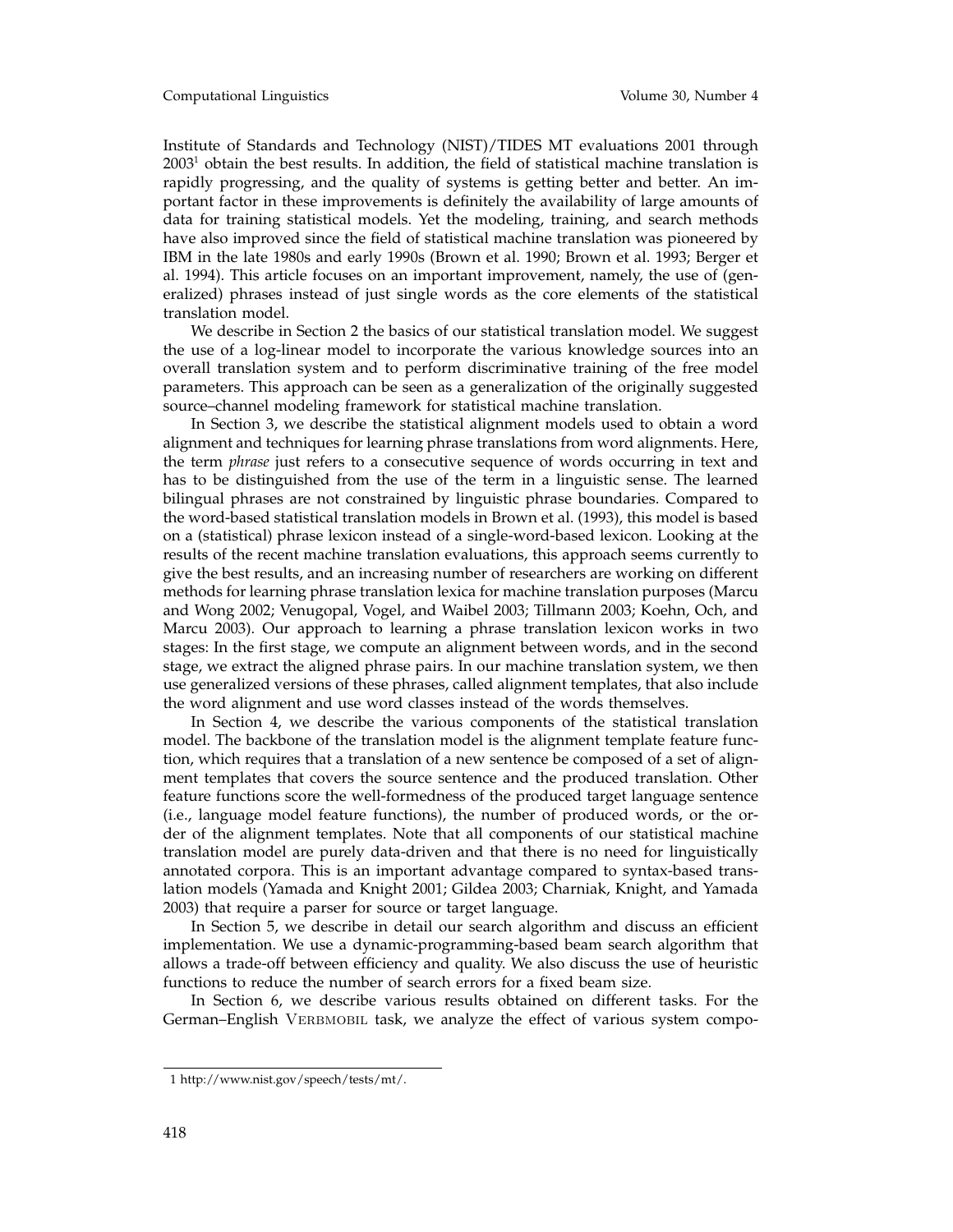

**Figure 1**

Architecture of the translation approach based on a log-linear modeling approach.

nents. On the French–English Canadian HANSARDS task, the alignment template system obtains significantly better results than a single-word-based translation model. In the Chinese–English 2002 NIST machine translation evaluation it yields results that are significantly better statistically than all competing research and commercial translation systems.

## **2. Log-Linear Models for Statistical Machine Translation**

We are given a source (French) sentence  $\mathbf{f} = f_1^J = f_1, \ldots, f_j, \ldots, f_J$ , which is to be translated into a target (English) sentence  $\mathbf{e} = e_1^I = e_1, \ldots, e_i, \ldots, e_I$ . Among all possible target sentences, we will choose the sentence with the highest probability:<sup>2</sup>

$$
\hat{e}_1^I = \underset{e_1^I}{\text{argmax}} \{ Pr(e_1^I \mid f_1^J) \} \tag{1}
$$

The argmax operation denotes the search problem, that is, the generation of the output sentence in the target language.

As an alternative to the often used source–channel approach (Brown et al. 1993), we directly model the posterior probability  $Pr(e_1^I | f_1^J)$  (Och and Ney 2002). An especially well-founded framework for doing this is the maximum-entropy framework (Berger, Della Pietra, and Della Pietra 1996). In this framework, we have a set of *M* feature functions  $h_m(e_1^I, f_1^J)$ ,  $m = 1, \ldots, M$ . For each feature function, there exists a model

<sup>2</sup> The notational convention employed in this article is as follows. We use the symbol  $Pr(\cdot)$  to denote general probability distributions with (nearly) no specific assumptions. In contrast, for model-based probability distributions, we use the generic symbol  $p(\cdot)$ .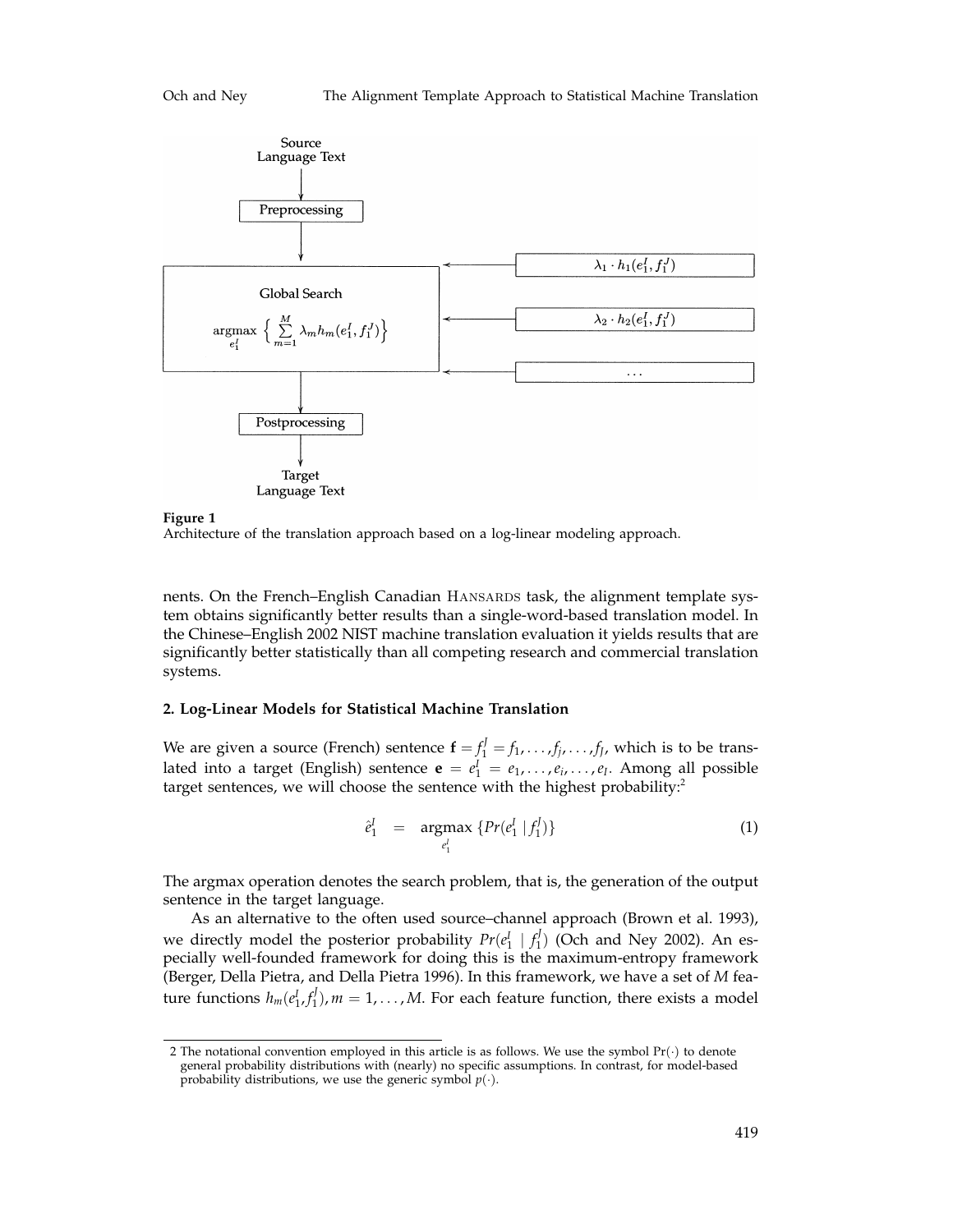Computational Linguistics Volume 30, Number 4

parameter  $\lambda_m$ ,  $m = 1, \dots, M$ . The direct translation probability is given by

$$
Pr(e_1^I | f_1^J) = p_{\lambda_1^M}(e_1^I | f_1^J) \tag{2}
$$

$$
= \frac{\exp[\sum_{m=1}^{M} \lambda_m h_m(e_1^I, f_1^J)]}{\sum_{e'^1} \exp[\sum_{m=1}^{M} \lambda_m h_m(e'^1_1, f_1^J)]}
$$
(3)

This approach has been suggested by Papineni, Roukos, and Ward (1997, 1998) for a natural language understanding task.

We obtain the following decision rule:

$$
\begin{aligned}\n\hat{e}_1^I &= \operatorname{argmax}_{e_1^I} \left\{ \Pr(e_1^I \mid f_1^J) \right\} \\
&= \operatorname{argmax}_{e_1^I} \left\{ \sum_{m=1}^M \lambda_m h_m(e_1^I, f_1^J) \right\}\n\end{aligned}
$$

Hence, the time-consuming renormalization in equation (3) is not needed in search. The overall architecture of the log-linear modeling approach is summarized in Figure 1.

A standard criterion on a parallel training corpus consisting of *S* sentence pairs  $\{(\mathbf{f}_s, \mathbf{e}_s): s = 1, \ldots, S\}$  for log-linear models is the maximum class posterior probability criterion, which can be derived from the maximum-entropy principle:

$$
\hat{\lambda}_1^M = \underset{\lambda_1^M}{\text{argmax}} \left\{ \sum_{s=1}^S \log p_{\lambda_1^M}(\mathbf{e}_s \mid \mathbf{f}_s) \right\} \tag{4}
$$

This corresponds to maximizing the equivocation or maximizing the likelihood of the direct-translation model. This direct optimization of the posterior probability in Bayes' decision rule is referred to as discriminative training (Ney 1995) because we directly take into account the overlap in the probability distributions. The optimization problem under this criterion has very nice properties: There is one unique global optimum, and there are algorithms (e.g. gradient descent) that are guaranteed to converge to the global optimum. Yet the ultimate goal is to obtain good translation quality on unseen test data. An alternative training criterion therefore directly optimizes translation quality as measured by an automatic evaluation criterion (Och 2003).

Typically, the translation probability  $Pr(e_1^I | f_1^J)$  is decomposed via additional hidden variables. To include these dependencies in our log-linear model, we extend the feature functions to include the dependence on the additional hidden variable. Using for example the alignment  $a_1^J$  as hidden variable, we obtain  $M$  feature functions of the form  $h_m(e_1^I, f_1^J, a_1^J)$ ,  $m = 1, \ldots, M$  and the following model:

$$
Pr(e_1^I, a_1^I | f_1^J) = \frac{\exp\left(\sum_{m=1}^M \lambda_m h_m(e_1^I, f_1^J, a_1^I)\right)}{\sum_{e_1^I, a_1^I} \exp\left(\sum_{m=1}^M \lambda_m h_m(e_1^I, f_1^J, a_1^I)\right)}
$$

Obviously, we can perform the same step for translation models with an even richer set of hidden variables than only the alignment  $a_1^j$ .

#### **3. Learning Translation Lexica**

In this section, we describe methods for learning the single-word and phrase-based translation lexica that are the basis of the machine translation system described in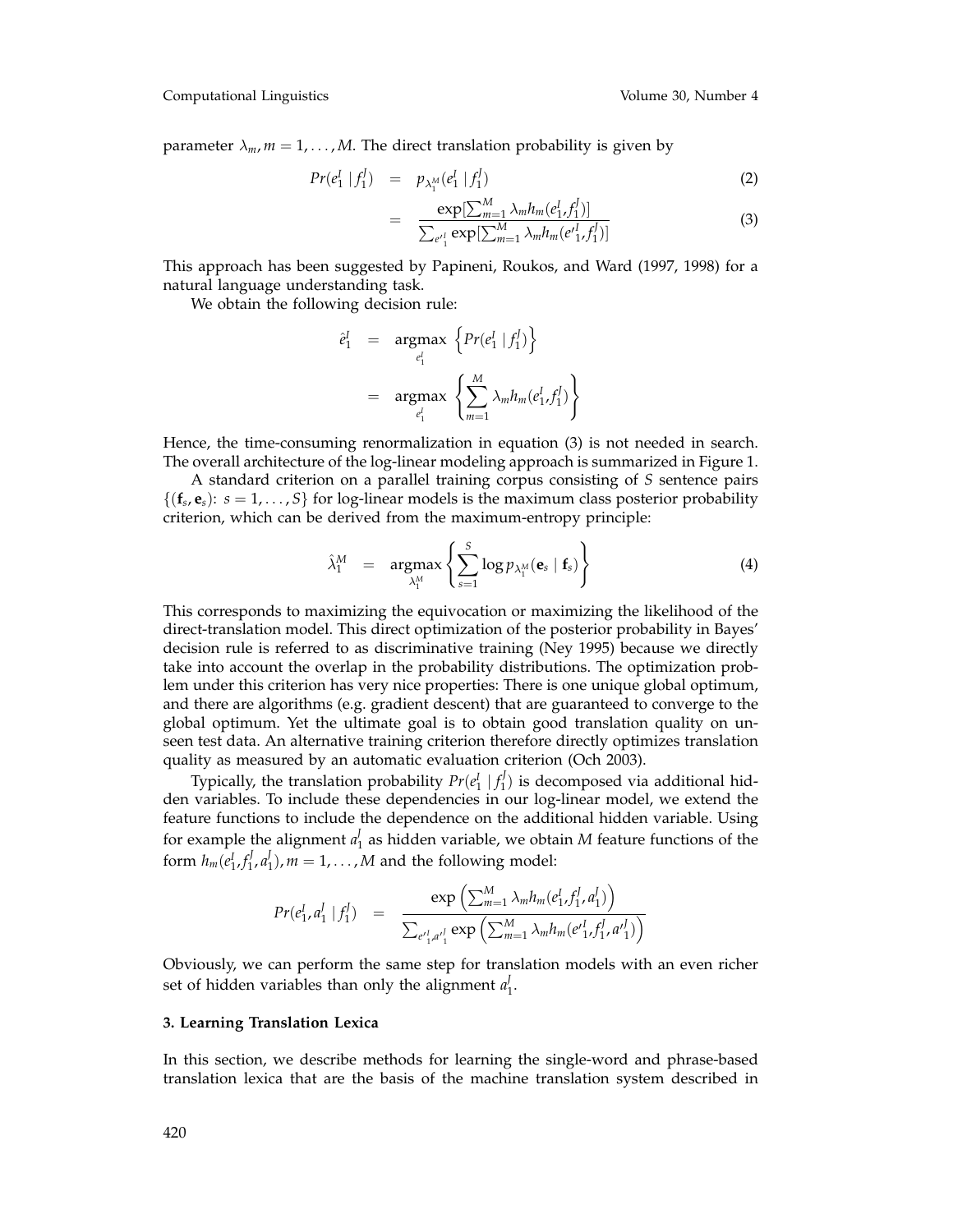Section 4. First, we introduce the basic concepts of statistical alignment models, which are used to learn word alignment. Then, we describe how these alignments can be used to learn bilingual phrasal translations.

#### **3.1 Statistical Alignment Models**

In (statistical) alignment models  $Pr(f_1^f, a_1^f \mid e_1^I)$ , a "hidden" alignment  $\mathbf{a} = a_1^f$  is introduced that describes a mapping from a source position *j* to a target position *aj*. The relationship between the translation model and the alignment model is given by

$$
Pr(f_1^I \mid e_1^I) = \sum_{a_1^I} Pr(f_1^I, a_1^I \mid e_1^I)
$$
\n(5)

The alignment  $a_1^J$  may contain alignments  $a_j = 0$  with the "empty" word  $e_0$  to account for source words that are not aligned with any target word.

In general, the statistical model depends on a set of unknown parameters  $\theta$  that is learned from training data. To express the dependence of the model on the parameter set, we use the following notation:

$$
Pr(f_1^I, a_1^I \mid e_1^I) = p_\theta(f_1^I, a_1^I \mid e_1^I)
$$
\n(6)

A detailed description of different specific statistical alignment models can be found in Brown et al. (1993) and Och and Ney (2003). Here, we use the hidden Markov model (HMM) alignment model (Vogel, Ney, and Tillmann 1996) and Model 4 of Brown et al. (1993) to compute the word alignment for the parallel training corpus.

To train the unknown parameters  $\theta$ , we are given a parallel training corpus consisting of *S* sentence pairs  $\{(\mathbf{f}_s, \mathbf{e}_s): s = 1, \ldots, S\}$ . For each sentence pair  $(\mathbf{f}_s, \mathbf{e}_s)$ , the alignment variable is denoted by  $\mathbf{a} = a_1^J$ . The unknown parameters  $\theta$  are determined by maximizing the likelihood on the parallel training corpus:

$$
\hat{\theta} = \underset{\theta}{\operatorname{argmax}} \left\{ \prod_{s=1}^{S} \left[ \sum_{\mathbf{a}} p_{\theta}(\mathbf{f}_{s}, \mathbf{a} \mid \mathbf{e}_{s}) \right] \right\} \tag{7}
$$

This optimization can be performed using the expectation maximization (EM) algorithm (Dempster, Laird, and Rubin 1977). For a given sentence pair there are a large number of alignments. The alignment  $\hat{a}_1^j$  that has the highest probability (under a certain model) is also called the **Viterbi alignment** (of that model):

$$
\hat{a}_1^I = \underset{a_1^I}{\text{argmax}} \ p_{\hat{\theta}}(f_1^I, a_1^I \mid e_1^I) \tag{8}
$$

A detailed comparison of the quality of these Viterbi alignments for various statistical alignment models compared to human-made word alignments can be found in Och and Ney (2003).

#### **3.2 Symmetrization**

The baseline alignment model does not allow a source word to be aligned with two or more target words. Therefore, lexical correspondences like the German compound word *Zahnarzttermin* for *dentist's appointment* cause problems because a single source word must be mapped onto two or more target words. Therefore, the resulting Viterbi alignment of the standard alignment models has a systematic loss in recall. Here, we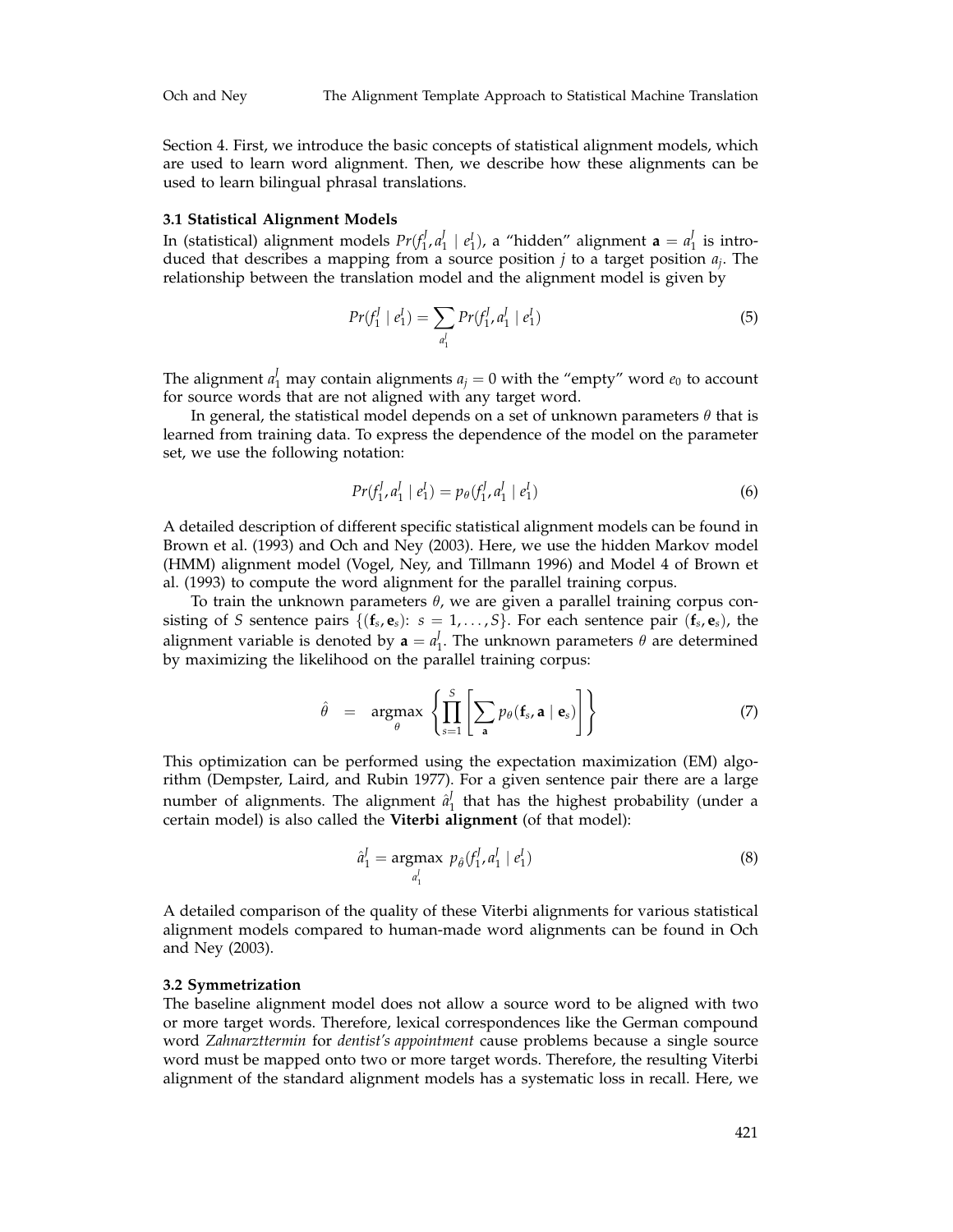

**Figure 2** Example of a (symmetrized) word alignment (VERBMOBIL task).

describe various methods for performing a symmetrization of our directed statistical alignment models by applying a heuristic postprocessing step that combines the alignments in both translation directions (source to target, target to source). Figure 2 shows an example of a symmetrized alignment.

To solve this problem, we train in both translation directions. For each sentence pair, we compute two Viterbi alignments  $a_1^J$  and  $b_1^J$ . Let  $A_1 = \{(a_j, j) \mid a_j > 0\}$  and  $A_2 = \{(i, b_i) | b_i > 0\}$  denote the sets of alignments in the two Viterbi alignments. To increase the quality of the alignments, we can combine (symmetrize)  $A_1$  and  $A_2$  into one alignment matrix *A* using one of the following combination methods:

- Intersection:  $A = A_1 \cap A_2$ .
- Union:  $A = A_1 \cup A_2$ .
- Refined method: In a first step, the intersection  $A = A_1 \cap A_2$  is determined. The elements of this intersection result from both Viterbi alignments and are therefore very reliable. Then, we extend the alignment *A* iteratively by adding alignments (*i*, *j*) occurring only in the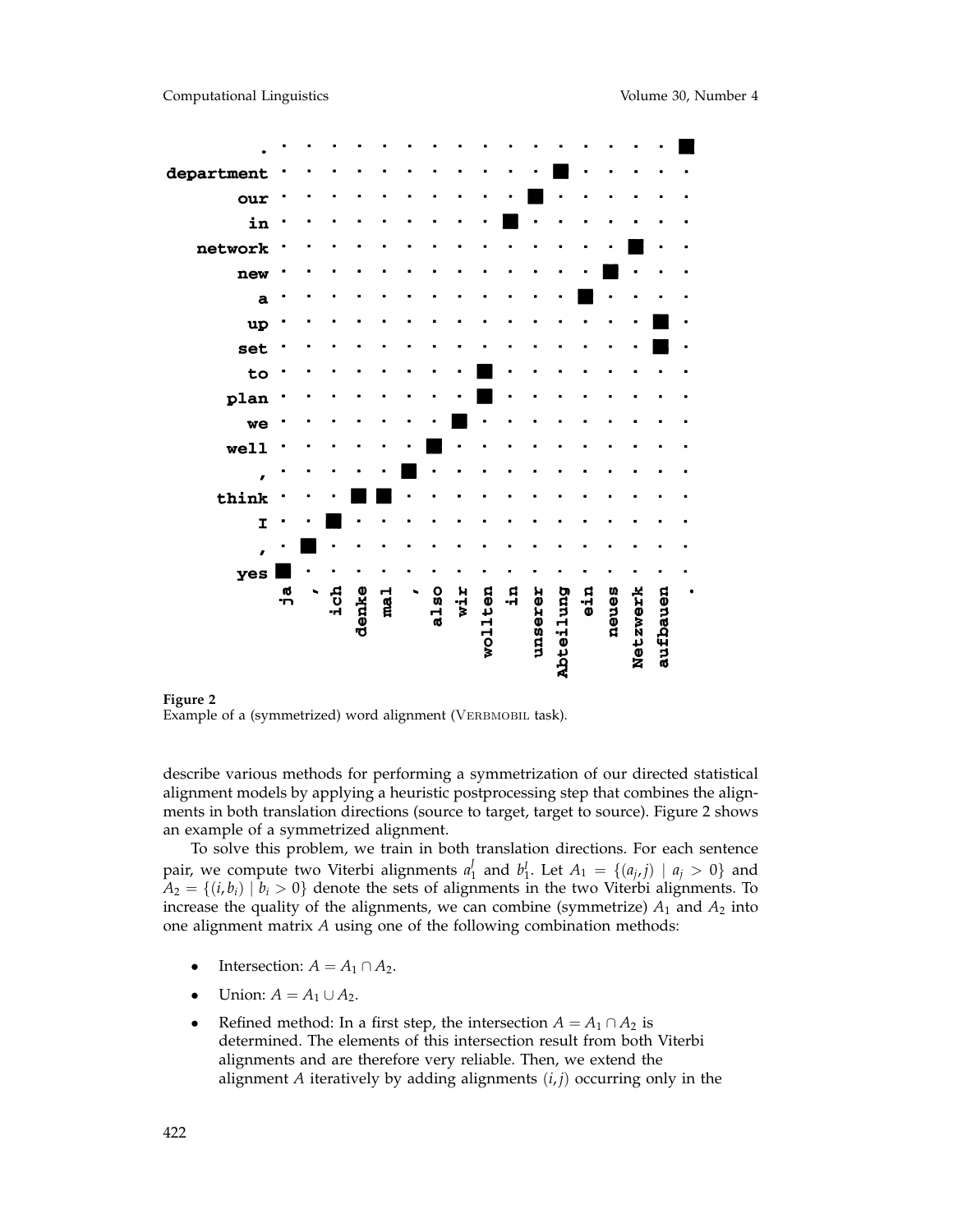alignment  $A_1$  or in the alignment  $A_2$  if neither  $f_i$  nor  $e_i$  have an alignment in *A*, or if the following conditions both hold:

- The alignment  $(i, j)$  has a horizontal neighbor  $(i 1, j)$ ,  $(i + 1, j)$ or a vertical neighbor  $(i, j - 1)$ ,  $(i, j + 1)$  that is already in *A*.
- The set  $A \cup \{(i,j)\}$  does not contain alignments with both horizontal and vertical neighbors.

Obviously, the intersection yields an alignment consisting of only one-to-one alignments with a higher precision and a lower recall. The union yields a higher recall and a lower precision of the combined alignment. The refined alignment method is often able to improve precision and recall compared to the nonsymmetrized alignments. Whether a higher precision or a higher recall is preferred depends on the final application of the word alignment. For the purpose of statistical MT, it seems that a higher recall is more important. Therefore, we use the union or the refined combination method to obtain a symmetrized alignment matrix.

The resulting symmetrized alignments are then used to train single-word-based translation lexica  $p(e|f)$  by computing relative frequencies using the count  $N(e,f)$  of how many times  $e$  and  $f$  are aligned divided by the count  $N(f)$  of how many times the word *f* occurs:

$$
p(e | f) = \frac{N(e, f)}{N(f)}
$$

# **3.3 Bilingual Contiguous Phrases**

In this section, we present a method for learning relationships between whole phrases of *m* source language words and *n* target language words. This algorithm, which will be called phrase-extract, takes as input a general word alignment matrix (Section 3.2). The output is a set of bilingual phrases.

In the following, we describe the criterion that defines the set of phrases that **is consistent with** the word alignment matrix:

$$
\mathcal{BP}(f_1^j, e_1^i, A) = \left\{ \left( f_j^{j+m}, e_i^{i+n} \right) : \forall (i', j') \in A : j \le j' \le j+m \leftrightarrow i \le i' \le i+n \right\}
$$
  

$$
\wedge \exists (i', j') \in A : j \le j' \le j+m \wedge i \le i' \le i+n \right\}
$$
  
(9)

Hence, the set of all bilingual phrases that are consistent with the alignment is constituted by all bilingual phrase pairs in which all words within the source language phrase are aligned only with the words of the target language phrase and the words of the target language phrase are aligned only with the words of the source language phrase. Note that we require that at least one word in the source language phrase be aligned with at least one word of the target language phrase. As a result there are no empty source or target language phrases that would correspond to the "empty word" of the word-based statistical alignment models.

These phrases can be computed straightforwardly by enumerating all possible phrases in one language and checking whether the aligned words in the other language are consecutive, with the possible exception of words that are not aligned at all. Figure 3 gives the algorithm phrase-extract that computes the phrases. The algorithm takes into account possibly unaligned words at the boundaries of the source or target language phrases. Table 1 shows the bilingual phrases containing between two and seven words that result from the application of this algorithm to the alignment of Figure 2.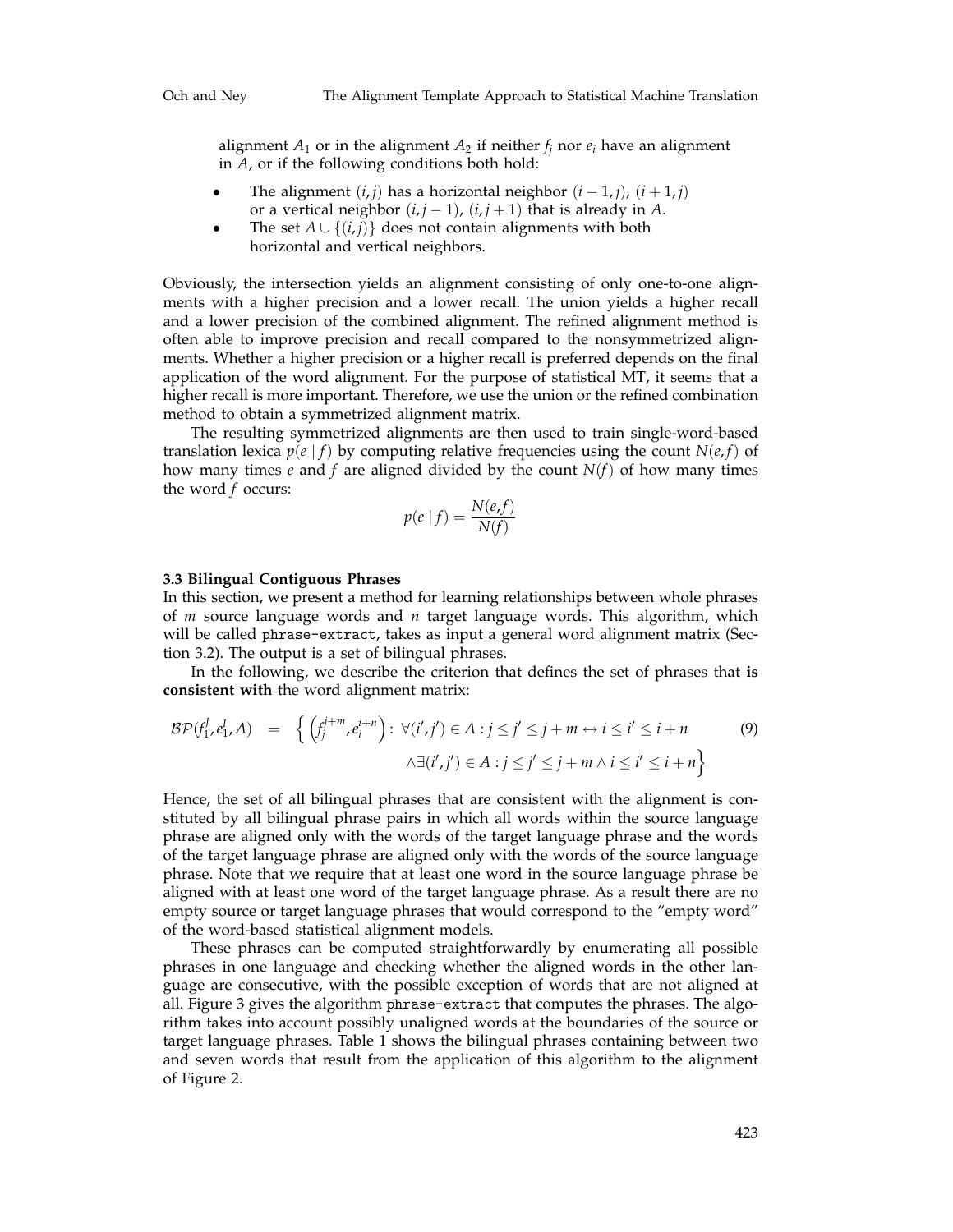Examples of two- to seven-word bilingual phrases obtained by applying the algorithm phrase-extract to the alignment of Figure 2.

| ja,                                     | yes,                                   |
|-----------------------------------------|----------------------------------------|
| ja, ich                                 | yes , I                                |
| ja, ich denke mal                       | yes, I think                           |
| ja, ich denke mal,                      | yes, I think,                          |
| ja, ich denke mal, also                 | yes, I think, well                     |
| , ich                                   | , I                                    |
| , ich denke mal                         | , I think                              |
| , ich denke mal,                        | , I think,                             |
| ich denke mal, also                     | , I think, well                        |
| ich denke mal, also wir                 | , I think , well we                    |
| ich denke mal                           | I think                                |
| ich denke mal,                          | I think,                               |
| ich denke mal, also                     | I think, well                          |
| ich denke mal, also wir                 | I think, well we                       |
| ich denke mal, also wir wollten         | I think, well we plan to               |
| denke mal,                              | think,                                 |
| denke mal, also                         | think, well                            |
| denke mal, also wir                     | think, well we                         |
| denke mal, also wir wollten             | think, well we plan to                 |
| , also                                  | , well                                 |
| , also wir                              | , well we                              |
| , also wir wollten                      | , well we plan to                      |
| also wir                                | well we                                |
| also wir wollten                        | well we plan to                        |
| wir wollten                             | we plan to                             |
| in unserer                              | in our                                 |
| in unserer Abteilung                    | in our department                      |
| in unserer Abteilung ein neues Netzwerk | a new network in our department        |
| in unserer Abteilung ein neues Netzwerk | set up a new network in our department |
| aufbauen                                |                                        |
| unserer Abteilung                       | our department                         |
| ein neues                               | a new                                  |
| ein neues Netzwerk                      | a new network                          |
| ein neues Netzwerk aufbauen             | set up a new network                   |
| neues Netzwerk                          | new network                            |

It should be emphasized that this constraint to consecutive phrases limits the expressive power. If a consecutive phrase in one language is translated into two or three nonconsecutive phrases in the other language, there is no corresponding bilingual phrase pair learned by this approach. In principle, this approach to learning phrases from a word-aligned corpus could be extended straightforwardly to handle nonconsecutive phrases in source and target language as well. Informal experiments have shown that allowing for nonconsecutive phrases significantly increases the number of extracted phrases and especially increases the percentage of wrong phrases. Therefore, we consider only consecutive phrases.

# **3.4 Alignment Templates**

In the following, we add generalization capability to the bilingual phrase lexicon by replacing words with word classes and also by storing the alignment information for each phrase pair. These generalized and alignment-annotated phrase pairs are called **alignment templates**. Formally, an alignment template *z* is a triple  $(F_1^{\prime}, F_1^{\prime}, \tilde{A})$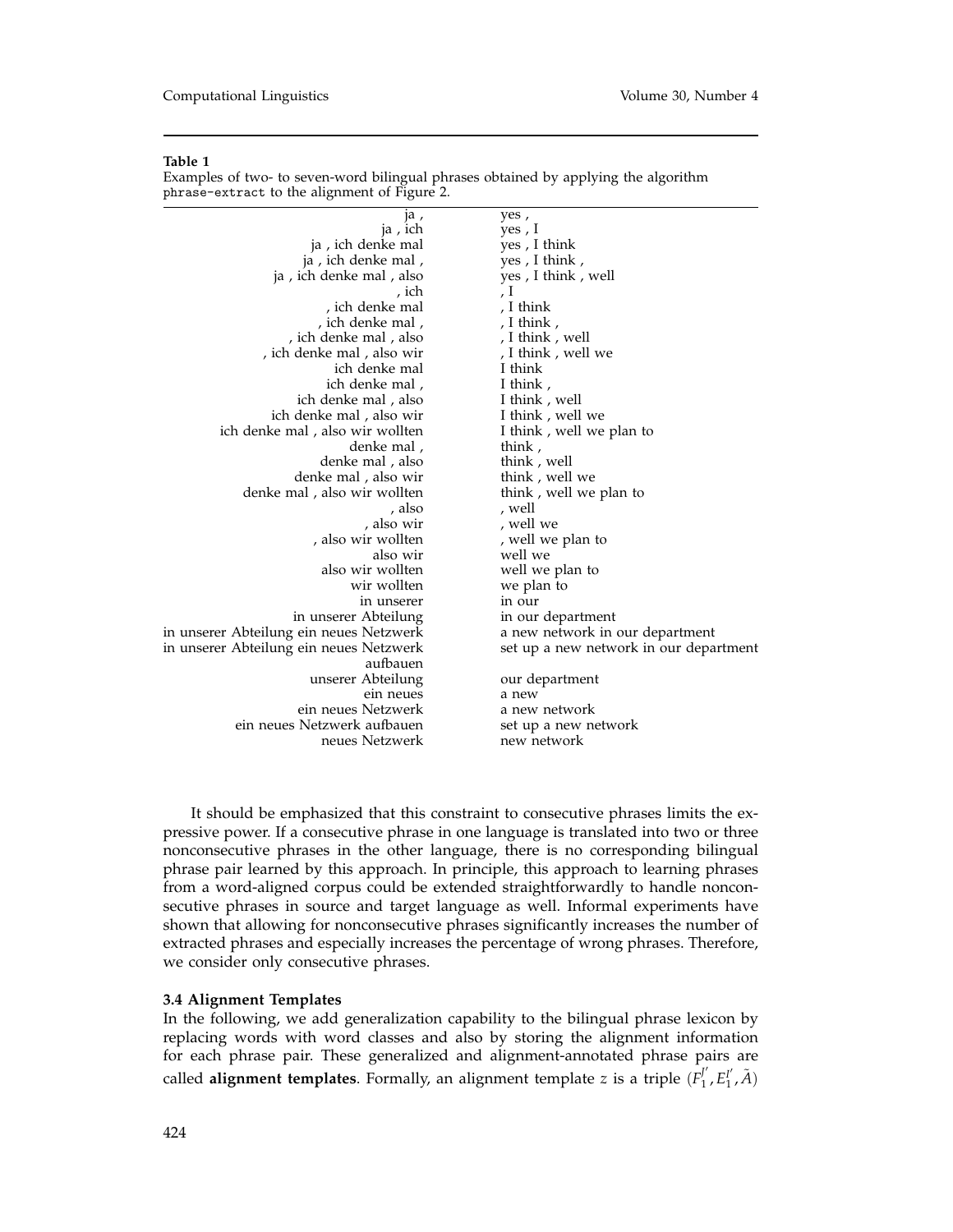

**Figure 3**

Algorithm phrase-extract for extracting phrases from a word-aligned sentence pair. Here quasi-consecutive(TP) is a predicate that tests whether the set of words TP is consecutive, with the possible exception of words that are not aligned.

that describes the alignment  $\tilde{A}$  between a source class sequence  $F_{1}^{j'}$  and a target class sequence  $E_1^{\prime\prime}$ . If each word corresponds to one class, an alignment template corresponds to a bilingual phrase together with an alignment within this phrase. Figure 4 shows examples of alignment templates.

The alignment  $\tilde{A}$  is represented as a matrix with  $J' \cdot (I' + 1)$  binary elements. A matrix element with value 1 means that the words at the corresponding positions are aligned, and the value 0 means that the words are not aligned. If a source word is not aligned with a target word, then it is aligned with the empty word  $e_0$ , which is at the imaginary position  $i = 0$ .

The classes used in  $F_1^{\prime}$  and  $E_1^{\prime}$  are automatically trained bilingual classes using the method described in Och (1999) and constitute a partition of the vocabulary of source and target language. In general, we are not limited to disjoint classes as long as each specific instance of a word is disambiguated, that is, uniquely belongs to a specific class. In the following, we use the class function *C* to map words to their classes. Hence, it would be possible to employ parts-of-speech or semantic categories instead of the automatically trained word classes used here.

The use of classes instead of the words themselves has the advantage of better generalization. For example, if there exist classes in source and target language that contain town names, it is possible that an alignment template learned using a specific town name can be generalized to other town names.

In the following,  $\tilde{e}$  and  $f$  denote target and source phrases, respectively. To train the probability of applying an alignment template  $p(z) = (F_1^{\prime\prime}, E_1^{\prime\prime}, \tilde{A}) \mid \tilde{f})$ , we use an extended version of the algorithm phrase-extract from Section 3.3. All bilingual phrases that are consistent with the alignment are extracted together with the align-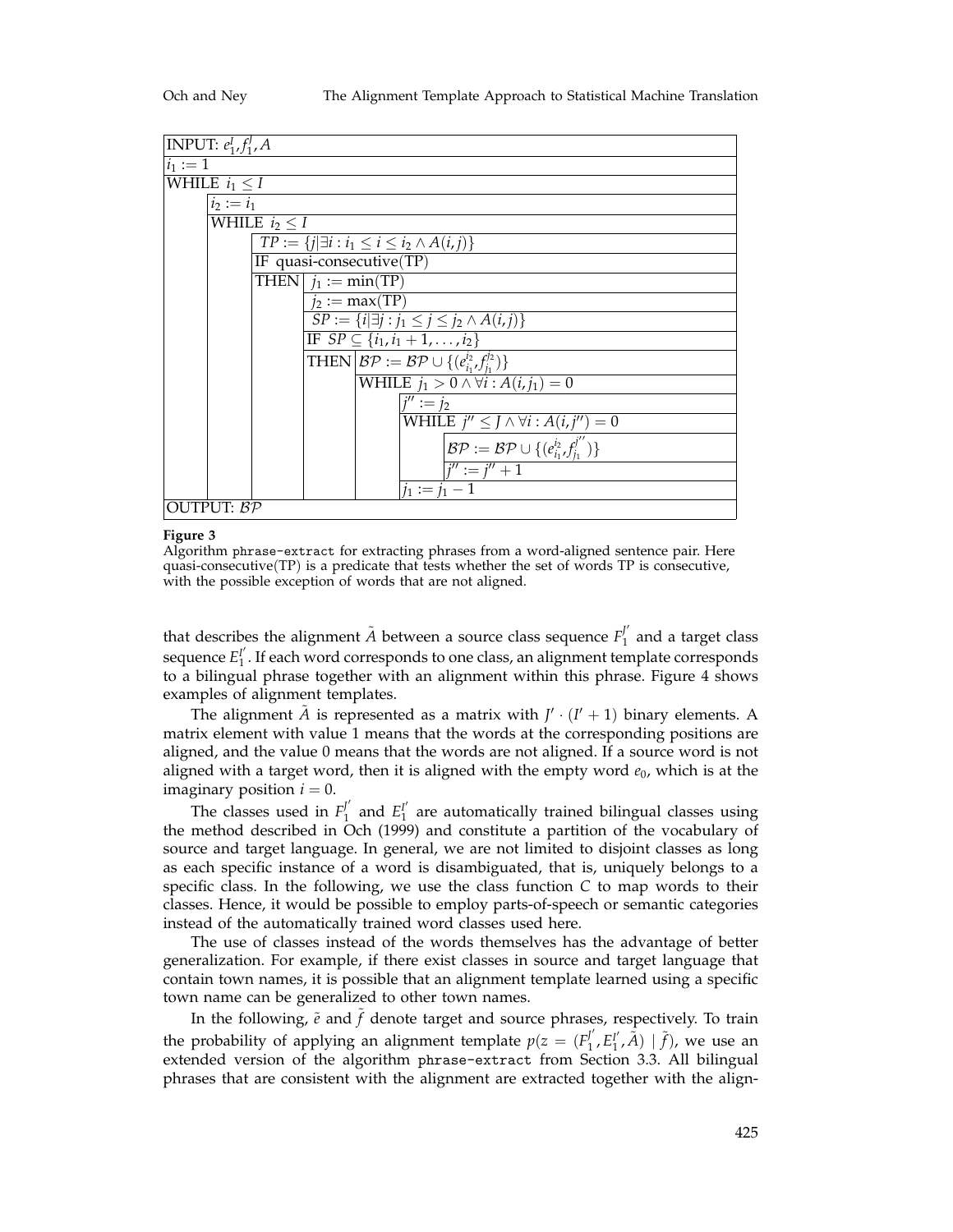

**Figure 4** Examples of alignment templates obtained in training.

ment within this bilingual phrase. Thus, we obtain a count *N*(*z*) of how often an alignment template occurred in the aligned training corpus. The probability of using an alignment template to translate a specific source language phrase  $f$  is estimated by means of relative frequency:

$$
p(z = (F_1^{J'}, E_1^{I'}, \tilde{A}) | \tilde{f}) = \frac{N(z) \cdot \delta(F_1^{J'}, C(\tilde{f}))}{N(C(\tilde{f}))}
$$
(10)

To reduce the memory requirement of the alignment templates, we compute these probabilities only for phrases up to a certain maximal length in the source language.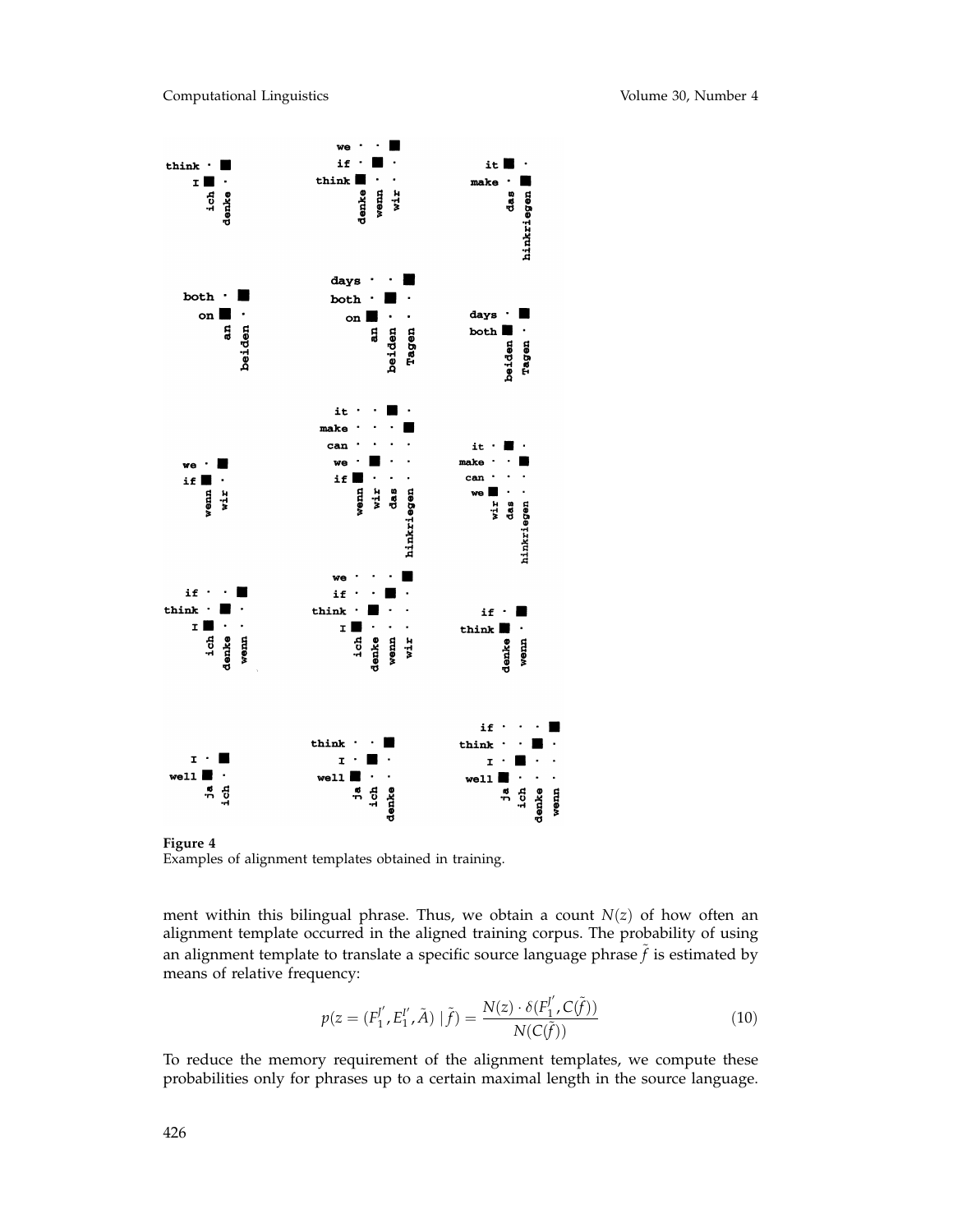Depending on the size of the corpus, the maximal length in the experiments is between four and seven words. In addition, we remove alignment templates that have a probability lower than a certain threshold. In the experiments, we use a threshold of 0.01.

It should be emphasized that this algorithm for computing aligned phrase pairs and their associated probabilities is very easy to implement. The joint translation model suggested by Marcu and Wong (2002) tries to learn phrases as part of a full EM algorithm, which leads to very large memory requirements and a rather complicated training algorithm. A comparison of the two approaches can be found in Koehn, Och, and Marcu (2003).

## **4. Translation Model**

To describe our translation model based on the alignment templates described in the previous section in a formal way, we first decompose both the source sentence  $f_1^f$  and the target sentence  $e_1^I$  into a sequence of phrases  $(k = 1, ..., K)$ :

$$
f_1^J = \tilde{f}_1^K, \qquad \tilde{f}_k = f_{j_{k-1}+1}, \ldots, f_{j_k}
$$
 (11)

$$
e_1^I = \tilde{e}_1^K, \qquad \tilde{e}_k = e_{i_{k-1}+1}, \ldots, e_{i_k}
$$
 (12)

Note that there are a large number of possible segmentations of a sentence pair into *K* phrase pairs. In the following, we will describe the model for a specific segmentation. Eventually, however, a model can be described in which the specific segmentation is not known when new text is translated. Hence, as part of the overall search process (Section 5), we also search for the optimal segmentation.

To allow possible reordering of phrases, we introduce an alignment on the phrase level  $\pi_1^K$  between the source phrases  $\tilde{f}_1^K$  and the target phrases  $\tilde{e}_1^K$ . Hence,  $\pi_1^K$  is a permutation of the phrase positions  $1, \ldots, K$  and indicates that the phrases  $\vec{e}_k$  and  $f_{\pi_k}$  are translations of one another. We assume that for the translation between these phrases a specific alignment template  $z_k$  is used:

$$
\tilde{e}_k \xleftarrow{z_k} \tilde{f}_{\pi_k}
$$

Hence, our model has the following hidden variables:

$$
\pi_1^K,z_1^K
$$

Figure 5 gives an example of the word alignment and phrase alignment of a German–English sentence pair.

We describe our model using a log-linear modeling approach. Hence, all knowledge sources are described as feature functions that include the given source language string  $f_1^f$ , the target language string  $e_1^I$ , and the above-stated hidden variables. Hence, we have the following functional form of all feature functions:

$$
h(e_1^I, f_1^J, \pi_1^K, z_1^K)
$$

Figure 6 gives an overview of the decisions made in the alignment template model. First, the source sentence words  $f_1^J$  are grouped into phrases  $\tilde{f}_1^K$ . For each phrase  $\tilde{f}$  an alignment template *z* is chosen and the sequence of chosen alignment templates is reordered (according to  $\pi_1^K$ ). Then, every phrase  $\tilde{f}$  produces its translation  $\tilde{e}$  (using the corresponding alignment template *z*). Finally, the sequence of phrases  $\tilde{e}_1^K$  constitutes the sequence of words  $e_1^I$ .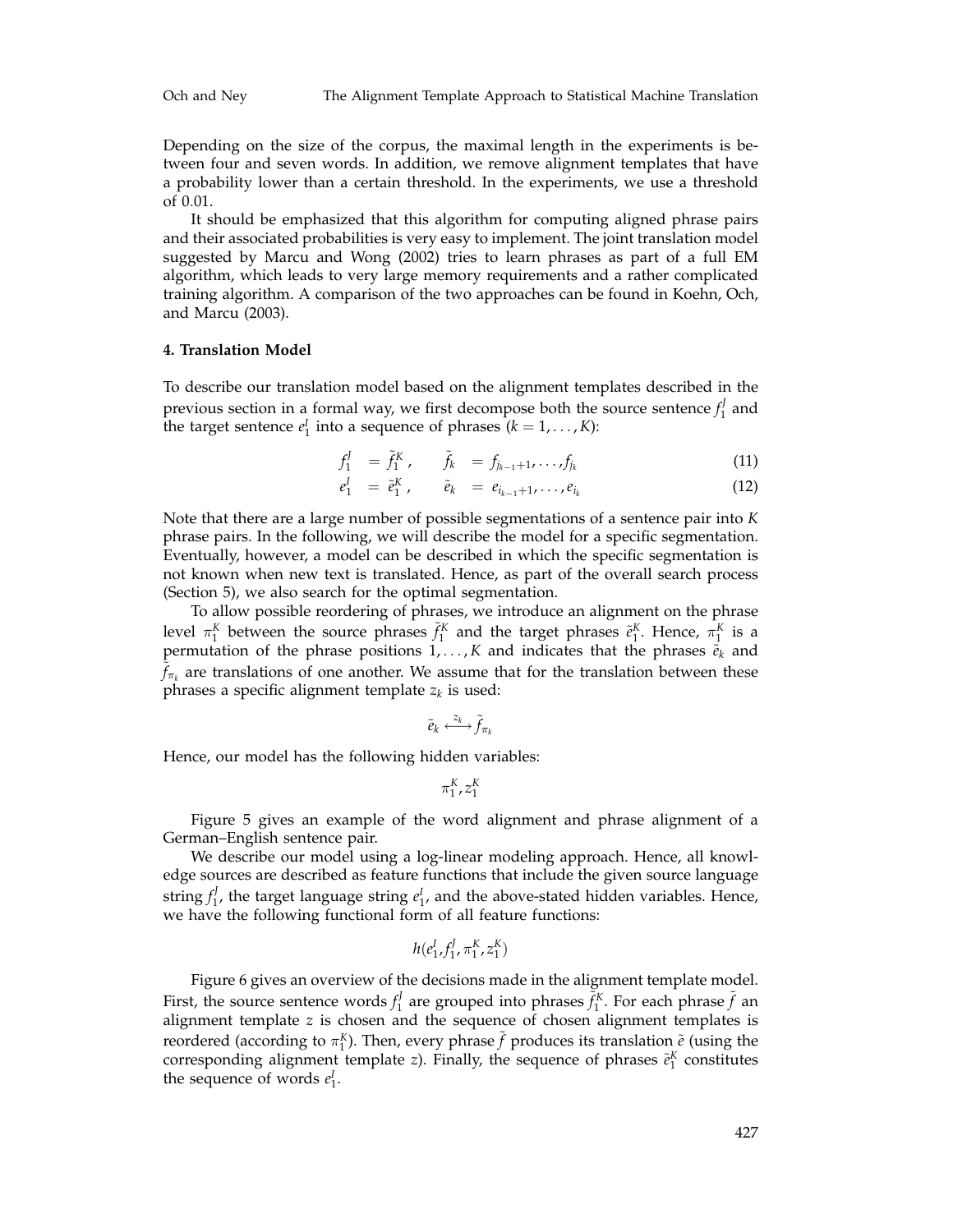



Example of segmentation of German sentence and its English translation into alignment templates.



# **Figure 6**

Dependencies in the alignment template model.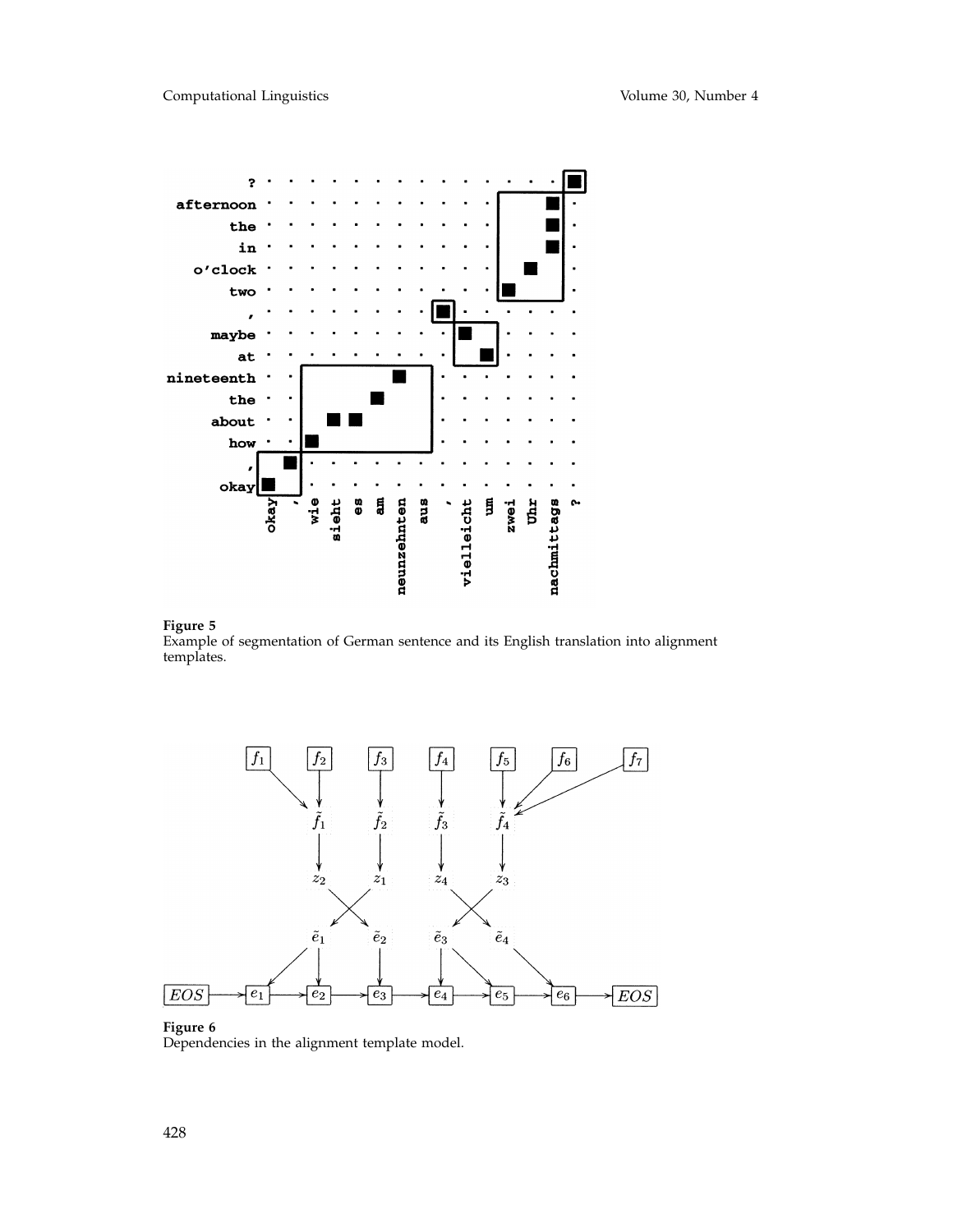# **4.1 Feature Functions**

**4.1.1 Alignment Template Selection.** To score the use of an alignment template, we use the probability  $p(z | f)$  defined in Section 3. We establish a corresponding feature function by multiplying the probability of all used alignment templates and taking the logarithm:

$$
h_{\text{AT}}(e_1^I, f_1^I, \pi_1^K, z_1^K) = \log \prod_{k=1}^K p(z_k \mid f_{j_{\pi_k - 1} + 1}^{j_{\pi_k}})
$$
\n(13)

Here,  $j_{\pi_k-1}$  + 1 is the position of the first word of alignment template  $z_k$  in the source language sentence and  $j_{\pi_k}$  is the position of the last word of that alignment template.

Note that this feature function requires that a translation of a new sentence be composed of a set of alignment templates that covers both the source sentence and the produced translation. There is no notion of "empty phrase" that corresponds to the "empty word" in word-based statistical alignment models. The alignment on the phrase level is actually a permutation, and no insertions or deletions are allowed.

**4.1.2 Word Selection.** For scoring the use of target language words, we use a lexicon probability  $p(e | f)$ , which is estimated using relative frequencies as described in Section 3.2. The target word *e* depends on the aligned source words. If we denote the resulting word alignment matrix by  $A := A_{\pi_1^K, z_1^K}$  and the predicted word class for word  $e_i$  by  $E_i$ , then the feature function  $h_{\text{WRD}}$  is defined as follows:

$$
h_{\text{WRD}}(e_1^I, f_1^J, \pi_1^K, z_1^K) = \log \prod_{i=1}^I p(e_i \mid \{f_j \mid (i,j) \in A\}, E_i)
$$
 (14)

For  $p(e_i \mid \{f_i \mid (i,j) \in A\})$  we use a uniform mixture of a single-word model  $p(e \mid f)$ , which is constrained to predict only words that are in the predicted word class *Ei*:

$$
p(e_i | \{f_j | (i,j) \in A\}, E_i) = \frac{\sum_{\{j | (i,j) \in A\}} p(e_i | f_j)}{|\{j | (i,j) \in A\}|} \cdot \delta(C(e_i), E_i)
$$

A disadvantage of this model is that the word order is ignored in the translation model. The translations *the day after tomorrow* or *after the day tomorrow* for the German word *übermorgen* receive an identical probability. Yet the first one should obtain a significantly higher probability. Hence, we also include a dependence on the word positions in the lexicon model  $p(e | f, i, j)$ :

$$
p(e_i | f_j, \sum_{i'=1}^{i-1} [(i', j) \in A], \sum_{j'=1}^{j-1} [(i, j') \in A])
$$
\n(15)

Here,  $[(i',j) \in A]$  is 1 if  $(i',j) \in A$  and 0 otherwise. As a result, the word  $e_i$  depends not only on the aligned French word *fj*, but also on the number of preceding French words aligned with *ei* and on the number of the preceding English words aligned with *fj*. This model distinguishes the positions within a phrasal translation. The number of parameters of  $p(e \mid f, i, j)$  is significantly higher than that of  $p(e \mid f)$  alone. Hence, there is a data estimation problem especially for words that rarely occur. Therefore, we linearly interpolate the models  $p(e|f)$  and  $p(e|f, i, j)$ .

**4.1.3 Phrase Alignment.** The phrase alignment feature simply takes into account that very often a monotone alignment is a correct alignment. Hence, the feature function *h*<sub>AL</sub> measures the "amount of nonmonotonicity" by summing over the distance (in the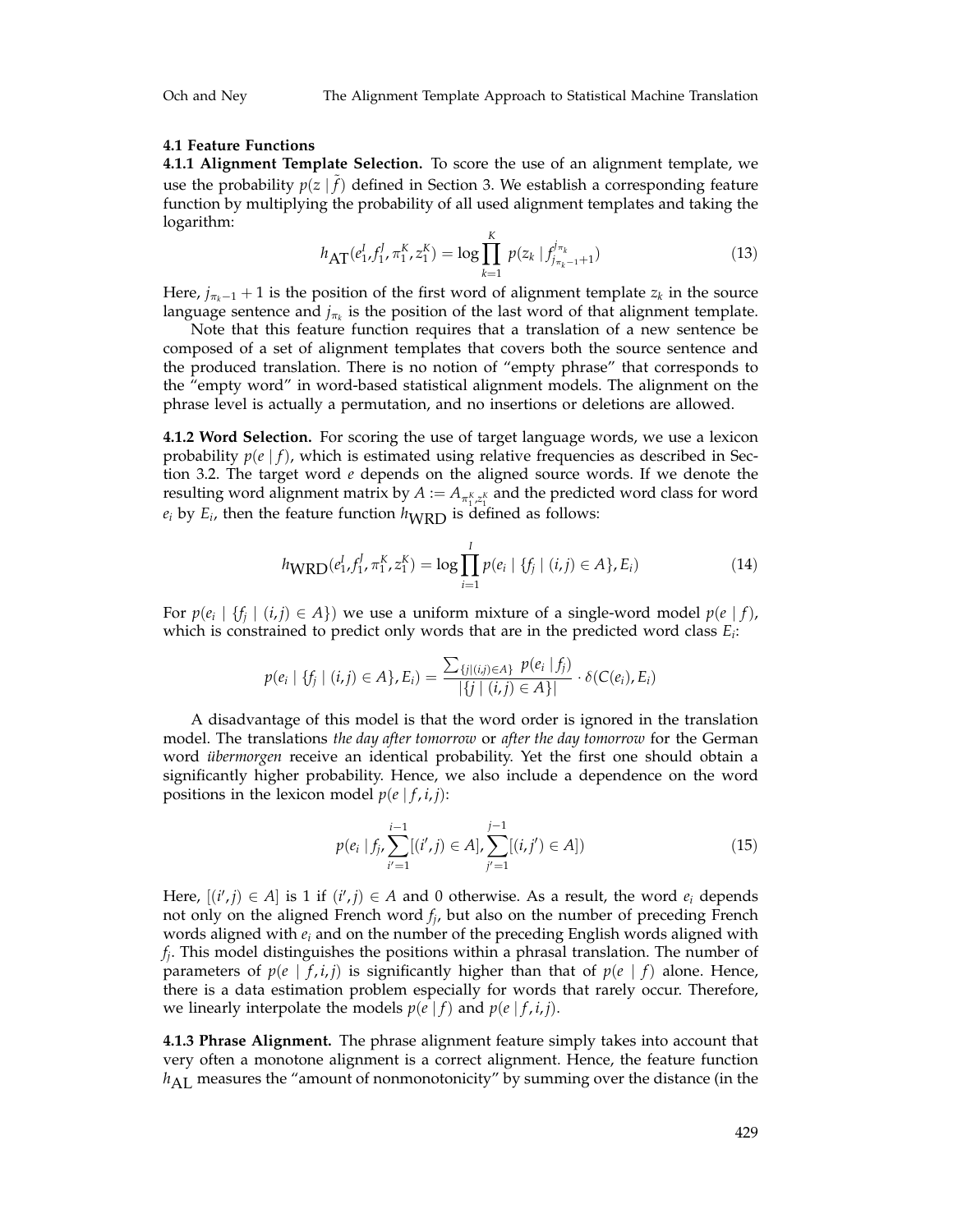Computational Linguistics Volume 30, Number 4

source language) of alignment templates that are consecutive in the target language:

$$
h_{\text{AL}}(e_1^I, f_1^J, \pi_1^K, z_1^K) = \sum_{k=1}^{K+1} |j_{\pi_k - 1} - j_{\pi_{k-1}}| \tag{16}
$$

Here,  $j_{\pi_0}$  is defined to equal 0 and  $j_{\pi_{K+1}-1}$  is defined to equal *J*. The above-stated sum includes  $k = K + 1$  to include the distance from the end position of the last phrase to the end of sentence.

The sequence of  $K = 6$  alignment templates in Figure 5 corresponds to the following sum of seven jump distances:  $0 + 0 + 1 + 3 + 2 + 0 + 0 = 6$ .

**4.1.4 Language Model Features.** As a default language model feature, we use a standard backing-off word-based trigram language model (Ney, Generet, and Wessel 1995):

$$
h_{LM}(e_1^I, f_1^J, \pi_1^K, z_1^K) = \log \prod_{i=1}^{I+1} p(e_i \mid e_{i-2}, e_{i-1})
$$
\n(17)

In addition, we use a 5-gram class-based language model:

$$
h_{\text{CLM}}(e_1^I, f_1^J, \pi_1^K, z_1^K) = \log \prod_{i=1}^{I+1} p(C(e_i) \mid C(e_{i-4}), \dots, C(e_{i-1}))
$$
(18)

The use of the language model feature in equation (18) helps take long-range dependencies better into account.

**4.1.5 Word Penalty.** To improve the scoring for different target sentence lengths, we also use as a feature the number of produced target language words (i.e., the length of the produced target language sentence):

$$
h_{\text{WP}}(e_1^I, f_1^J, \pi_1^K, z_1^K) = I \tag{19}
$$

Without this feature, we typically observe that the produced sentences tend to be too short.

**4.1.6 Conventional Lexicon.** We also use a feature that counts how many entries of a conventional lexicon co-occur in the given sentence pair. Therefore, the weight for the provided conventional dictionary can be learned:

$$
h_{\text{LEX}}(e_1^I, f_1^J, \pi_1^K, z_1^K) = #CO-OCCURRENCES(LEX, e_1^I, f_1^J)
$$
(20)

The intuition is that the conventional dictionary LEX is more reliable than the automatically trained lexicon and therefore should get a larger weight.

**4.1.7 Additional Features.** A major advantage of the log-linear modeling approach used is that we can add numerous features that deal with specific problems of the baseline statistical MT system. Here, we will restrict ourselves to the described set of features. Yet we could use grammatical features that relate certain grammatical dependencies of source and target language. For example, using a function  $k(\cdot)$  that counts how many arguments the main verb of a sentence has in the source or target sentence, we can define the following feature, which has a nonzero value if the verb in each of the two sentences has the same number of arguments:

$$
h(f_1^J, e_1^I, \pi_1^K, z_1^K) = \delta(k(f_1^J), k(e_1^I))
$$
\n(21)

In the same way, we can introduce semantic features or pragmatic features such as the dialogue act classification.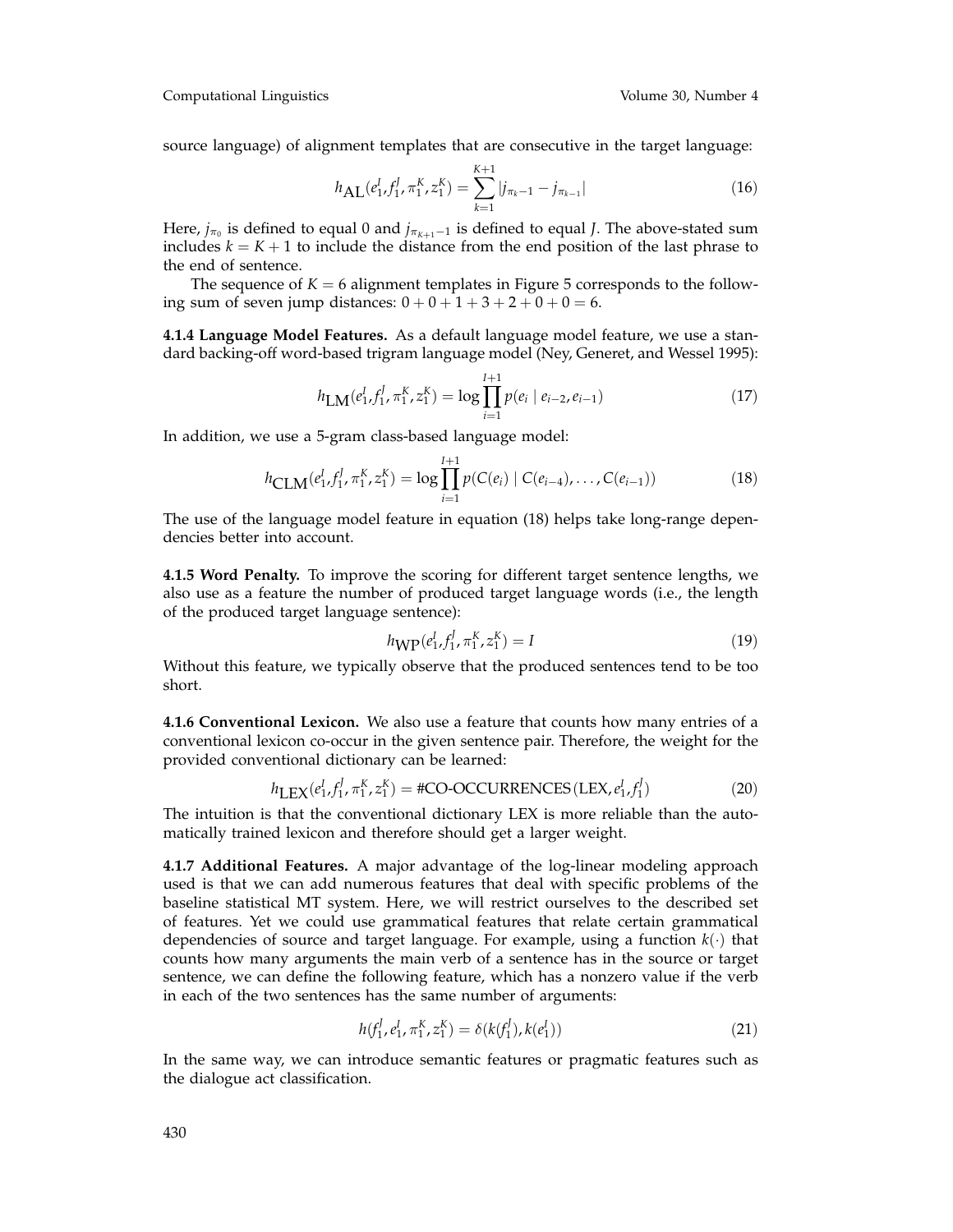# **4.2 Training**

For the three different tasks on which we report results, we use two different training approaches. For the VERBMOBIL task, we train the model parameters  $\lambda_1^M$  according to the maximum class posterior probability criterion (equation (4)). For the French– English Hansards task and the Chinese–English NIST task, we simply tune the model parameters by coordinate descent on held-out data with respect to the automatic evaluation metric employed, using as a starting point the model parameters obtained on the VERBMOBIL task. Note that this tuning depends on the starting point of the model parameters and is not guaranteed to converge to the global optimum on the training data. As a result, this approach is limited to a very small number of model parameters. An efficient algorithm for performing this tuning for a larger number of model parameters can be found in Och (2003).

A standard approach to training the log-linear model parameters of the maximum class posterior probability criterion is the GIS (Generalized Iterative Scaling) algorithm (Darroch and Ratcliff 1972). To apply this algorithm, we have to solve various practical problems. The renormalization needed in equation (3) requires a sum over many possible sentences, for which we do not know of an efficient algorithm. Hence, we approximate this sum by extracting a large set of highly probable sentences as a sample from the space of all possible sentences (*n*-best approximation). The set of considered sentences is computed by means of an appropriately extended version of the search algorithm described in Section 5.

Using an *n*-best approximation, we might face the problem that the parameters trained with the GIS algorithm yield worse translation results even on the training corpus. This can happen because with the modified model scaling factors, the *n*-best list can change significantly and can include sentences that have not been taken into account in training. Using these sentences, the new model parameters might perform worse than the old model parameters. To avoid this problem, we proceed as follows. In a first step, we perform a search, compute an *n*-best list, and use this *n*-best list to train the model parameters. Second, we use the new model parameters in a new search and compute a new *n*-best list, which is combined with the existing *n*-best list. Third, using this extended *n*-best list, new model parameters are computed. This process is iterated until the resulting *n*-best list does not change. In this algorithm, convergence is guaranteed, as in the limit the *n*-best list will contain all possible translations. In practice, the algorithm converges after five to seven iterations. In our experiments this final *n*-best list contains about 500–1000 alternative translations.

We might have the problem that none of the given reference translations is part of the *n*-best list because the *n*-best list is too small or because the search algorithm performs pruning which in principle limits the possible translations that can be produced given a certain input sentence. To solve this problem, we define as reference translation for maximum-entropy training each sentence that has the minimal number of word errors with respect to any of the reference translations in the *n*-best list. More details of the training procedure can be found in Och and Ney (2002).

# **5. Search**

In this section, we describe an efficient search architecture for the alignment template model.

#### **5.1 General Concept**

In general, the search problem for statistical MT even using only Model 1 of Brown et al. (1993) is NP-complete (Knight 1999). Therefore, we cannot expect to develop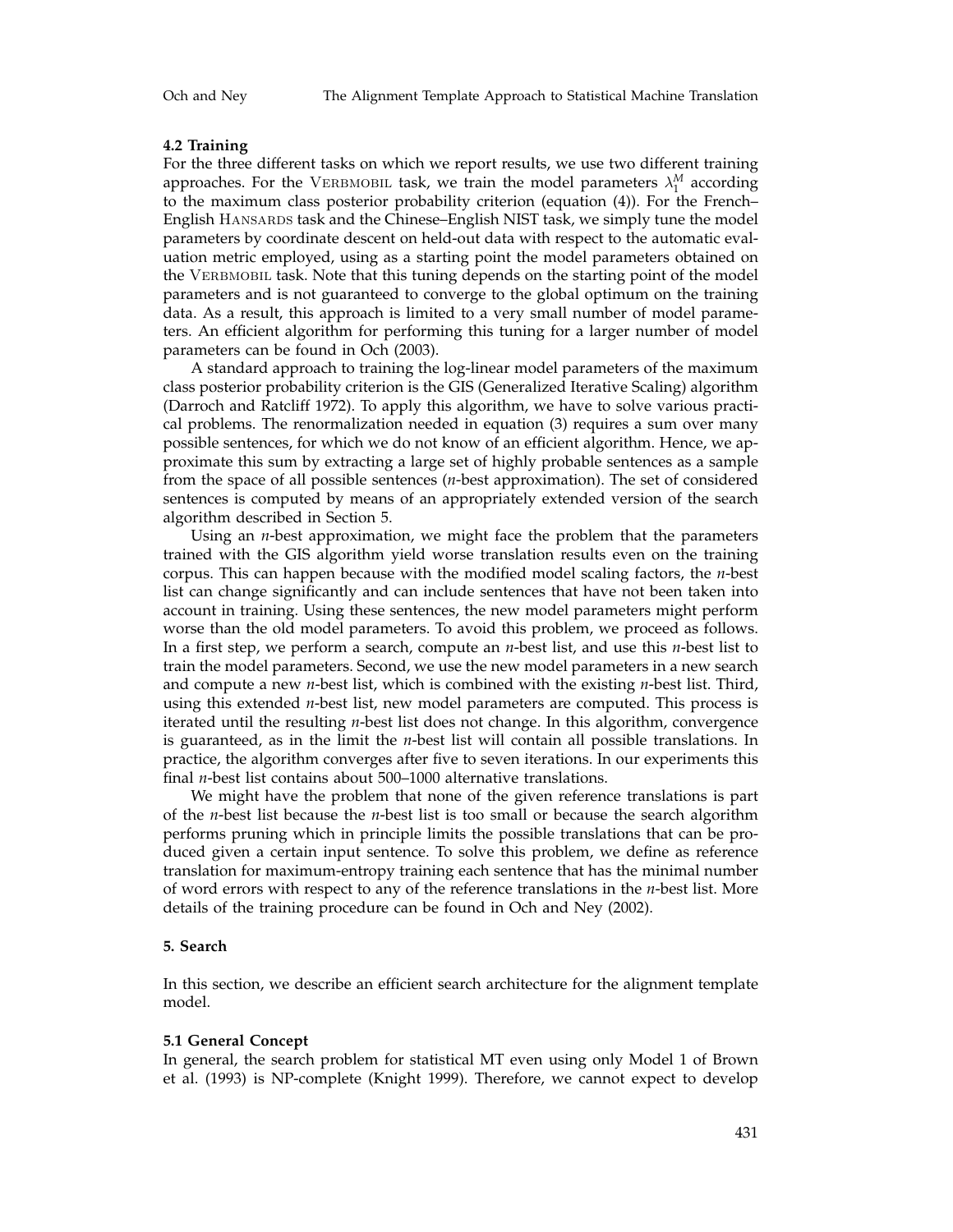#### Computational Linguistics Volume 30, Number 4

efficient search algorithms that are guaranteed to solve the problem without search errors. Yet for practical applications it is acceptable to commit some search errors (Section 6.1.2). Hence, the art of developing a search algorithm lies in finding suitable approximations and heuristics that allow an efficient search without committing too many search errors.

In the development of the search algorithm described in this section, our main aim is that the search algorithm should be efficient. It should be possible to translate a sentence of reasonable length within a few seconds of computing time. We accept that the search algorithm sometimes results in search errors, as long as the impact on translation quality is minor. Yet it should be possible to reduce the number of search errors by increasing computing time. In the limit, it should be possible to search without search errors. The search algorithm should not impose any principal limitations. We also expect that the search algorithm be able to scale up to very long sentences with an acceptable computing time.

To meet these aims, it is necessary to have a mechanism that restricts the search effort. We accomplish such a restriction by searching in a breadth-first manner with pruning: beam search. In pruning, we constrain the set of considered translation candidates (the "beam") only to the promising ones. We compare in beam search those hypotheses that cover different parts of the input sentence. This makes the comparison of the probabilities problematic. Therefore, we integrate an admissible estimation of the remaining probabilities to arrive at a complete translation (Section 5.6)

Many of the other search approaches suggested in the literature do not meet the described aims:

- Neither optimal A\* search (Och, Ueffing, and Ney 2001) nor optimal integer programming (Germann et al. 2001) for statistical MT allows efficient search for long sentences.
- Greedy search algorithms (Wang 1998; Germann et al. 2001) typically commit severe search errors (Germann et al. 2001).
- Other approaches to solving the search problem obtain polynomial time algorithms by assuming monotone alignments (Tillmann et al. 1997) or imposing a simplified recombination structure (Nießen et al. 1998). Others make simplifying assumptions about the search space (García-Varea, Casacuberta, and Ney 1998; García-Varea et al. 2001), as does the original IBM stack search decoder (Berger et al. 1994). All these simplifications ultimately make the search problem simpler but introduce fundamental search errors.

In the following, we describe our search algorithm based on the concept of beam search, which allows a trade-off between efficiency and quality by adjusting the size of the beam. The search algorithm can be easily adapted to other phrase-based translation models. For single-word-based search in MT, a similar algorithm has been described in Tillmann and Ney (2003).

## **5.2 Search Problem**

Putting everything together and performing search in maximum approximation, we obtain the following decision rule:

$$
\hat{e}_1^I = \underset{e_1^I, \pi_1^K, z_1^K}{\text{argmax}} \left\{ \sum_{m=1}^M \lambda_m \cdot h_m(e_1^I, f_1^J, \pi_1^K, z_1^K) \right\} \tag{22}
$$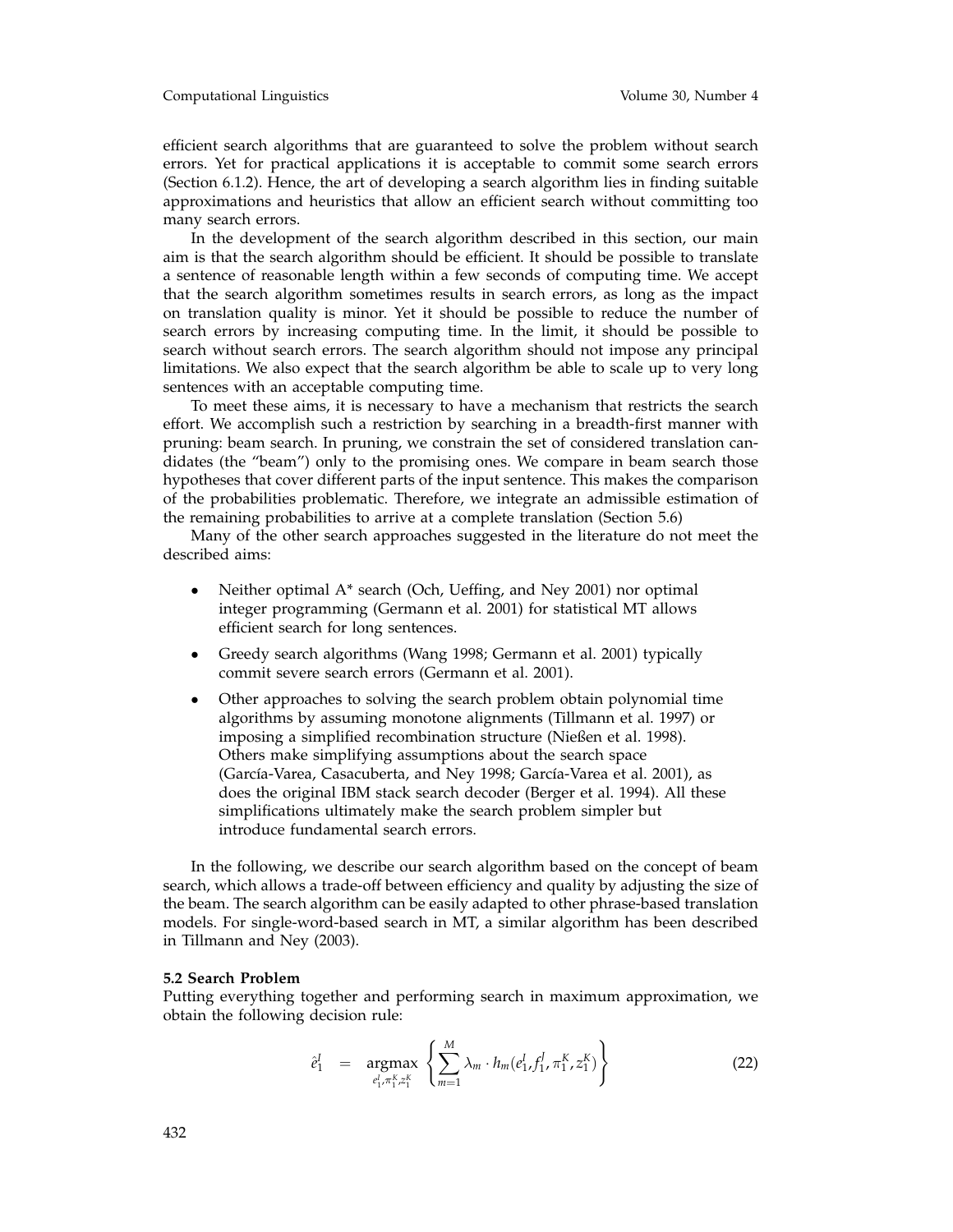Using the four feature functions AT, AL, WRD, and LM, we obtain the following decision rule:<sup>3</sup>

$$
\hat{e}_1^I = \underset{e_1^I, \pi_1^K, z_1^K}{\text{argmax}} \left\{ \tag{23} \right\}
$$

$$
\sum_{i=1}^{I} (\lambda_{LM} \log p(e_i \mid e_{i-2}, e_{i-1}) + \lambda_{WRD} \log p(e_i \mid \{f_j \mid (i,j) \in A\}, E_i)) \quad (24)
$$

$$
+\sum_{k=1}^{K} \left(\lambda_{\text{AT}} \log p(z_k \mid f_{j_{\pi_{k-1}}+1}^{j_{\pi_k}}) + \lambda_{\text{AL}} \cdot |j_{\pi_k} - j_{\pi_{k-1}+1}| \right) \tag{25}
$$

$$
+\lambda_{\text{AL}} \cdot (J - j_{\pi_K}) + \lambda_{\text{LM}} \log p(\text{EOS} \mid e_{I-1}, e_I) \big\}
$$
 (26)

Here, we have grouped the contributions of the various feature functions into those for each word (from LM and WRD, expression (24)), those for every alignment template (from AT and AL, expression (25)), and those for the end of sentence (expression (26)), which includes a term  $\log p(\text{EOS} \mid e_{I-1}, e_I)$  for the end-of-sentence language model probability.

To extend this decision rule for the word penalty (WP) feature function, we simply obtain an additional term  $\lambda_{\text{WP}}$  for each word. The class-based 5-gram language model (CLM) can be included like the trigram language model. Note that all these feature functions decompose nicely into contributions for each produced target language word or for each covered source language word. This makes it possible to develop an efficient dynamic programming search algorithm. Not all feature functions have this nice property: For the conventional lexicon feature function (LEX), we obtain an additional term in our decision rule which depends on the full sentence. Therefore, this feature function will not be integrated in the dynamic programming search but instead will be used to rerank the set of candidate translations produced by the search.

#### **5.3 Structure of Search Space**

We have to structure the search space in a suitable way to search efficiently. In our search algorithm, we generate search hypotheses that correspond to prefixes of target language sentences. Each hypothesis is the translation of a part of the source language sentence. A hypothesis is extended by appending one target word. The set of all hypotheses can be structured as a graph with a source node representing the sentence start, goal nodes representing complete translations, and intermediate nodes representing partial translations. There is a directed edge between hypotheses  $n_1$  and  $n_2$  if the hypothesis  $n_2$  is obtained by appending one word to hypothesis  $n_1$ . Each edge has associated costs resulting from the contributions of all feature functions. Finally, our search problem can be reformulated as finding the optimal path through this graph.

In the first step, we determine the set of all source phrases in  $\tilde{f}$  for which an applicable alignment template exists. Every possible application of an alignment template  $z = (F_1^{\prime\prime}, F_1^{\prime\prime}, \tilde{A})$  to a subsequence  $f_j^{j+j'-1}$  of the source sentence is called an **alignment template instantiation**  $Z = (z, j)$ . Hence, the set of all alignment template instantiations for the source sentence  $f_1^J$  is

$$
\left\{ Z = (z, j) \mid z = (F_1^{j'}, E_1^{j'}, \tilde{A}) \wedge \exists j : p(z \mid f_j^{j+j'-1}) > 0 \right\}
$$
 (27)

<sup>3</sup> Note that here some of the simplifying notation of Section 4 has been used.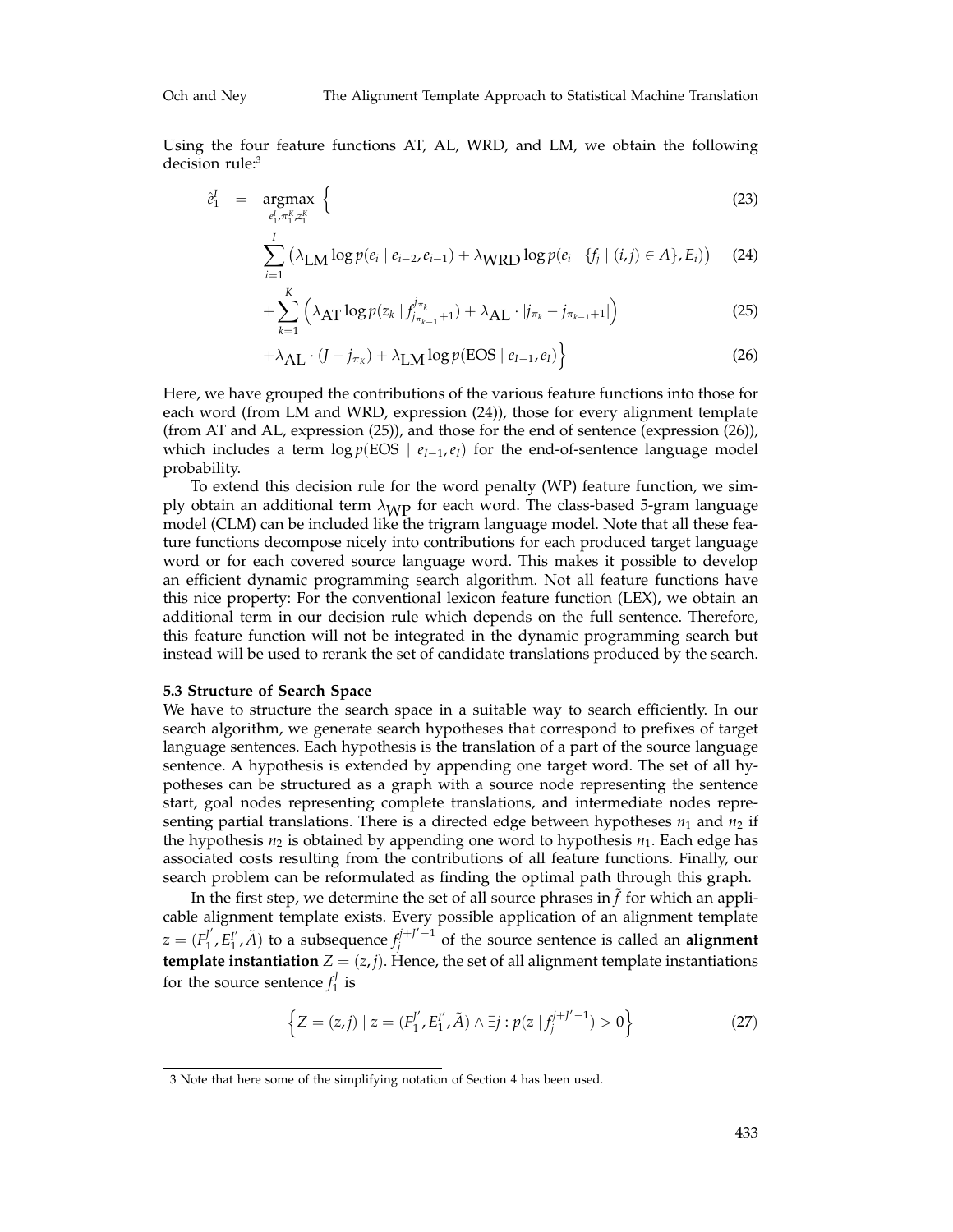Computational Linguistics Volume 30, Number 4

If the source sentence contains words that have not been seen in the training data, we introduce a new alignment template that performs a one-to-one translation of each of these words by itself.

In the second step, we determine a set of probable target language words for each target word position in the alignment template instantiation. Only these words are then hypothesized in the search. We call this selection of highly probable words **observation pruning** (Tillmann and Ney 2000). As a criterion for a word *e* at position *i* in the alignment template instantiation, we use

$$
\delta(E_i, C(e)) \cdot \sum_{j=0}^{J'} \frac{\tilde{A}(i,j)}{\sum_{i'} \tilde{A}(i',j)} \cdot p(e \mid f_j)
$$
 (28)

In our experiments, we hypothesize only the five best-scoring words.

A decision is a triple  $d = (Z, e, l)$  consisting of an alignment template instantiation *Z*, the generated word *e*, and the index *l* of the generated word in *Z*. A hypothesis *n* corresponds to a valid sequence of decisions  $d_1^i$ . The possible decisions are as follows:

- 1. Start a new alignment template:  $d_i = (Z_i, e_i, 1)$ . In this case, the index *l* = 1. This decision can be made only if the previous decision  $d_{i-1}$ finished an alignment template and if the newly chosen alignment template instantiation does not overlap with any previously chosen alignment template instantiation. The resulting decision score corresponds to the contribution of the LM and the WRD features (expression (24)) for the produced word and the contribution of AL and AT features (expression (25)) for the started alignment template.
- 2. Extend an alignment template:  $d_i = (Z_i, e_i, l)$ . This decision can be made only if the previous decision uses the same alignment template instantiation and has as index  $l - 1$ :  $d_{i-1} = (Z_i, e_{i-1}, l - 1)$ . The resulting decision score corresponds to the contribution of the LM and the WRD features (expression (24)).
- 3. Finish the translation of a sentence:  $d_i = (EOS, EOS, 0)$ . In this case, the hypothesis is marked as a goal hypothesis. This decision is possible only if the previous decision *di*<sup>−</sup><sup>1</sup> finished an alignment template and if the alignment template instantiations completely cover the input sentence. The resulting decision score corresponds to the contribution of expression (26).

Any valid and complete sequence of decisions  $d_1^{I+1}$  uniquely corresponds to a certain translation  $e_1^I$ , a segmentation into *K* phrases, a phrase alignment  $\pi_1^K$ , and a sequence of alignment template instantiations  $z_1^K$ . The sum of the decision scores is equal to the corresponding score described in expressions (24)–(26).

A straightforward representation of all hypotheses would be the prefix tree of all possible sequences of decisions. Obviously, there would be a large redundancy in this search space representation, because there are many search nodes that are indistinguishable in the sense that the subtrees following these search nodes are identical. We can recombine these identical search nodes; that is, we have to maintain only the most probable hypothesis (Bellman 1957).

In general, the criterion for recombining a set of nodes is that the hypotheses can be distinguished by neither language nor translation model. In performing recombination,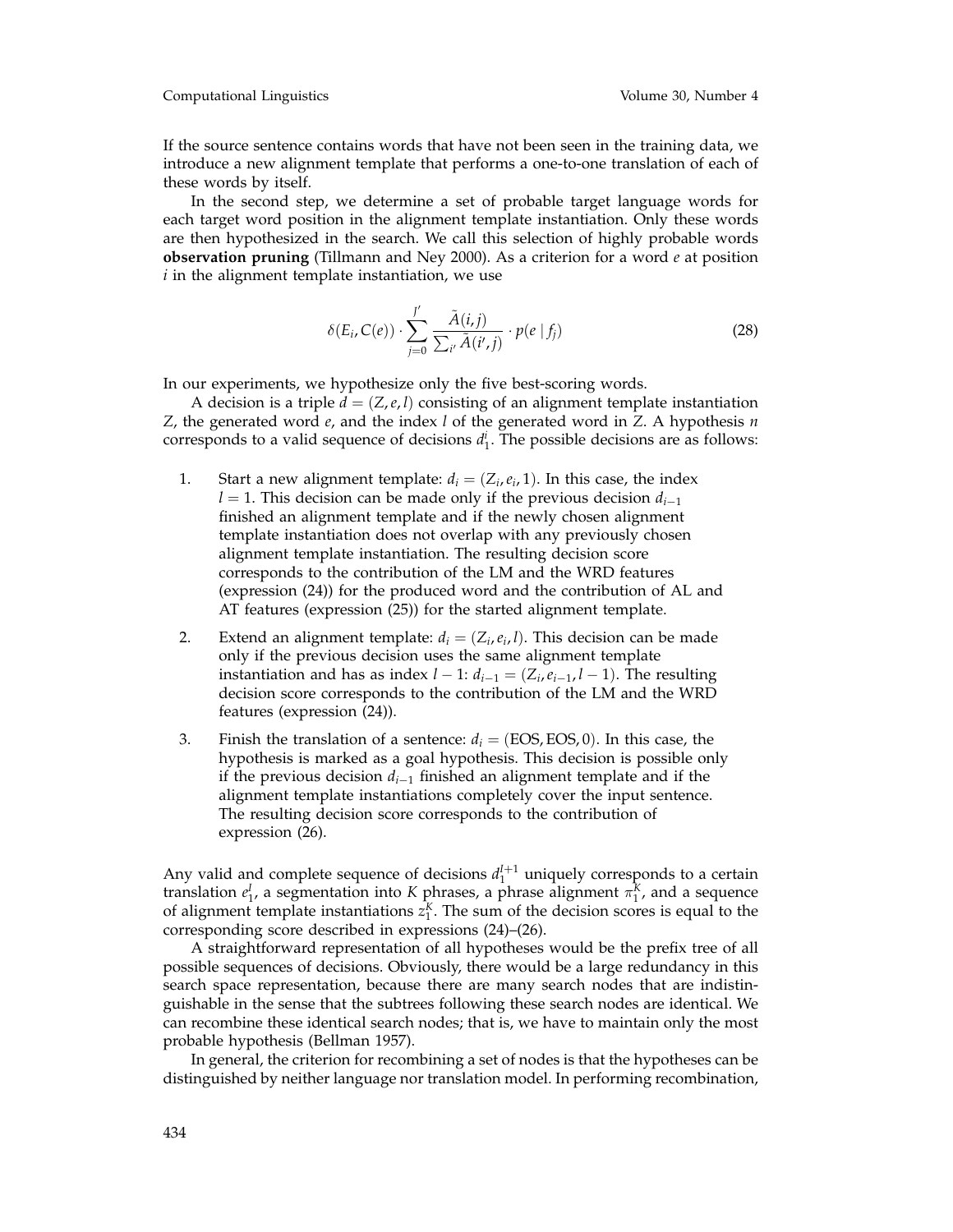| INPUT: implicitly defined search space (functions Recombine, Extend) |
|----------------------------------------------------------------------|
| $H = \{initial-hypothesis\}$                                         |
| WHILE $H \neq \emptyset$                                             |
| $H_{\text{ext}} := \emptyset$                                        |
| FOR $n \in H$                                                        |
| IF hypothesis $n$ is final                                           |
| THEN $H_{fin} := H_{fin} \cup \{n\}$                                 |
| $ELSE H_{ext} := H_{ext} \cup Extend(n)$                             |
| $H := \texttt{Recombine}(H_{ext})$                                   |
| $Q = \max_{n \in H} Q(n)$                                            |
| $H := \{ n \in H : Q(n) > log(t_p) + Q \}$                           |
| $H := H$ istogramPruning(H, N <sub>v</sub> )                         |
| $\hat{n}$ = argmax $Q(n)$                                            |
| $n \in H_{fin}$                                                      |
| OUTPUT: $\hat{n}$                                                    |

#### **Figure 7**

Algorithm for breadth-first search with pruning.

we obtain a search graph instead of a search tree. The exact criterion for performing recombination for the alignment templates is described in Section 5.5.

# **5.4 Search Algorithm**

Theoretically, we could use any graph search algorithm to search the optimal path in the search space. We use a breadth-first search algorithm with pruning. This approach offers very good possibilities for adjusting the trade-off between quality and efficiency. In pruning, we always compare hypotheses that have produced the same number of target words.

Figure 7 shows a structogram of the algorithm. As the search space increases exponentially, it is not possible to explicitly represent it. Therefore, we represent the search space implicitly, using the functions Extend and Recombine. The function Extend produces new hypotheses extending the current hypothesis by one word. Some hypotheses might be identical or indistinguishable by the language and translation models. These are recombined by the function Recombine. We expand the search space such that only hypotheses with the same number of target language words are recombined.

In the pruning step, we use two different types of pruning. First, we perform pruning relative to the score *Q*ˆ of the current best hypothesis. We ignore all hypotheses that have a probability lower than  $log(t_p) + Q$ *,* where  $t_p$  is an adjustable pruning parameter. This type of pruning can be performed when the hypothesis extensions are computed. Second, in histogram pruning (Steinbiss, Tran, and Ney 1994), we maintain only the best  $N_p$  hypotheses. The two pruning parameters  $t_p$  and  $N_p$  have to be optimized with respect to the trade-off between efficiency and quality.

#### **5.5 Implementation**

In this section, we describe various issues involved in performing an efficient implementation of a search algorithm for the alignment template approach.

A very important design decision in the implementation is the representation of a hypothesis. Theoretically, it would be possible to represent search hypotheses only by the associated decision and a back-pointer to the previous hypothesis. Yet this would be a very inefficient representation for the implementation of the operations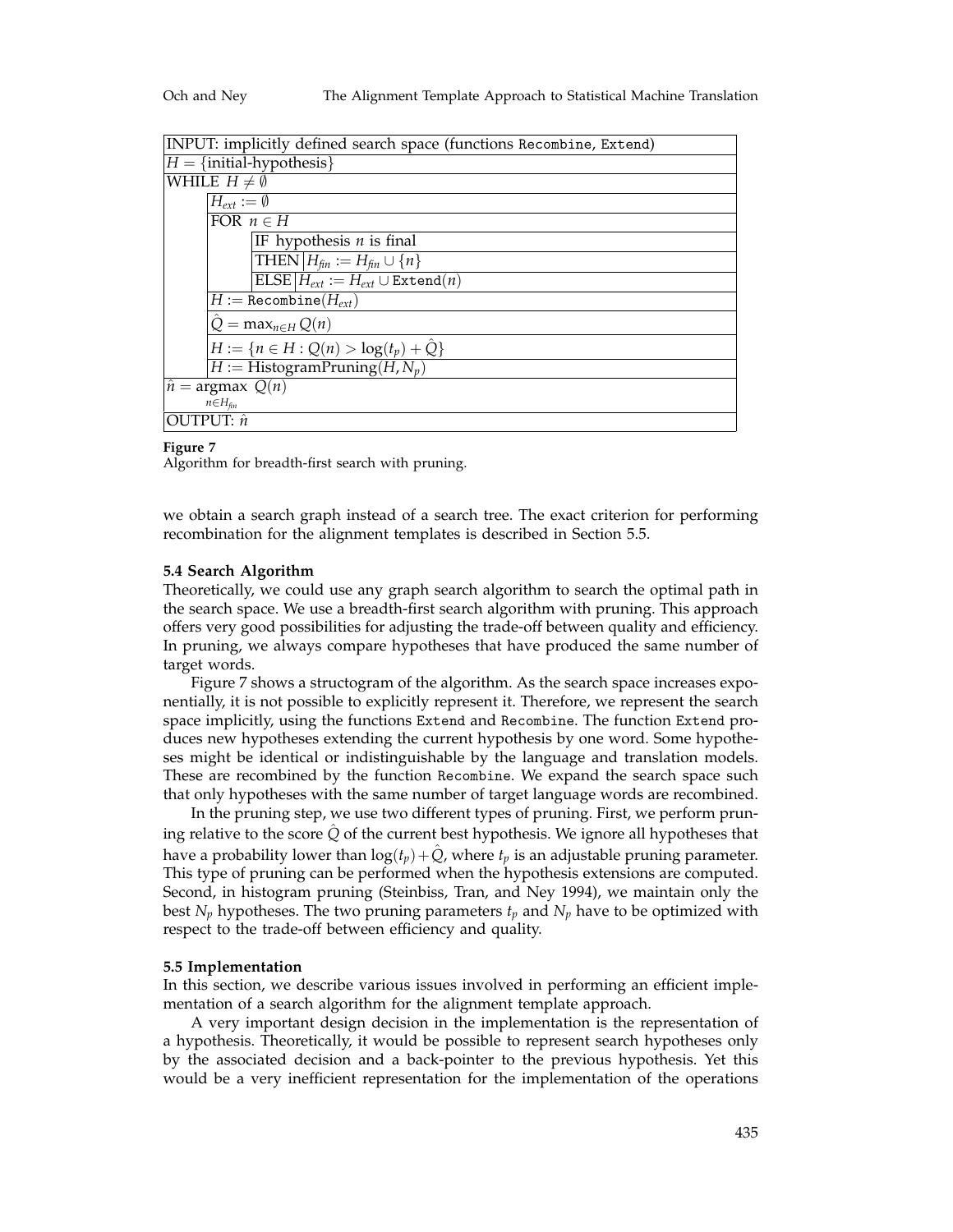that have to be performed in the search. The hypothesis representation should contain all information required to perform efficiently the computations needed in the search but should contain no more information than that, to keep the memory consumption small.

In search, we produce hypotheses *n*, each of which contains the following information:

- 1. *e*: the final target word produced
- 2. *h*: the state of the language model (to predict the following word)
- 3.  $\mathbf{c} = c_1^j$ : the coverage vector representing the already covered positions of the source sentence  $(c<sub>i</sub> = 1$  means the position *j* is covered,  $c<sub>i</sub> = 0$  means the position *j* is not covered)
- 4. *Z*: a reference to the alignment template instantiation that produced the final target word
- 5. *l*: the position of the final target word in the alignment template instantiation
- 6.  $Q(n)$ : the accumulated score of all previous decisions
- 7.  $n'$ : a reference to the previous hypothesis

Using this representation, we can perform the following operations very efficiently:

- Determining whether a specific alignment template instantiation can be used to extend a hypothesis. To do this, we check whether the positions of the alignment template instantiation are still free in the hypothesis coverage vector.
- Checking whether a hypothesis is final. To do this, we determine whether the coverage vector contains no uncovered position. Using a bit vector as representation, the operation to check whether a hypothesis is final can be implemented very efficiently.
- Checking whether two hypotheses can be recombined. The criterion for recombining two hypotheses  $n_1 = (e_1, h_1, c_1, Z_1, l_1)$  and  $n_2 = (e_2, h_2, \mathbf{c}_2, Z_2, l_2)$  is

| $h_1 = h_2 \wedge$                   | identical language model state                |
|--------------------------------------|-----------------------------------------------|
| $c_1 = c_2 \wedge$                   | identical coverage vector                     |
| $(Z_1 = Z_2 \wedge l_1 = l_2) \vee$  | alignment template instantiation is identical |
| $(J(Z_1) = l_1 \wedge J(Z_2) = l_2)$ | alignment template instantiation finished     |

We compare in beam search those hypotheses that cover different parts of the input sentence. This makes the comparison of the probabilities problematic. Therefore, we integrate an admissible estimation of the remaining probabilities to arrive at a complete translation. Details of the heuristic function for the alignment templates are provided in the next section.

# **5.6 Heuristic Function**

To improve the comparability of search hypotheses, we introduce heuristic functions. A heuristic function estimates the probabilities of reaching the goal node from a certain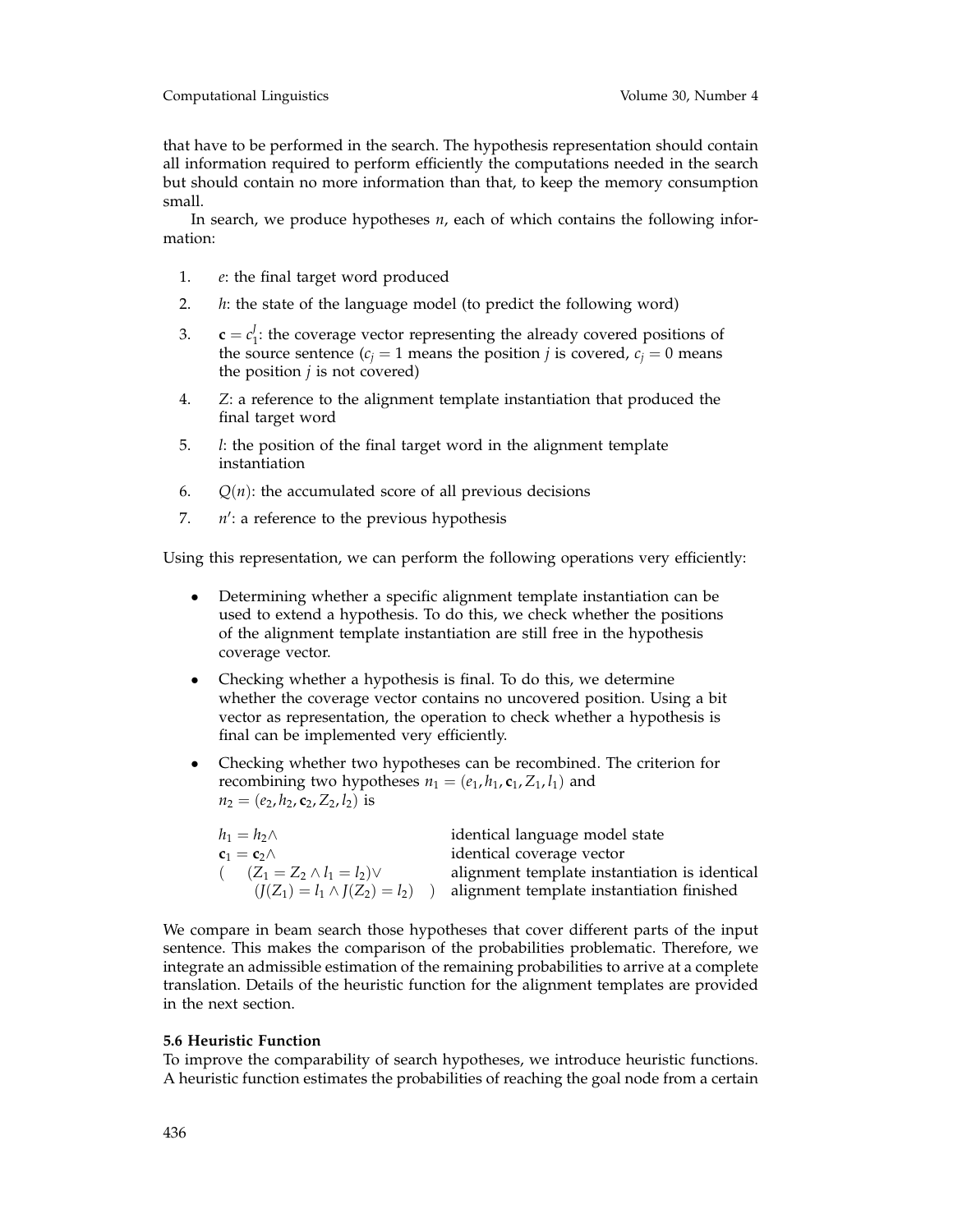search node. An **admissible** heuristic function is always an optimistic estimate; that is, for each search node, the product of edge probabilities of reaching a goal node is always equal to or smaller than the estimated probability. For an A\*-based search algorithm, a good heuristic function is crucial to being able to translate long sentences. For a beam search algorithm, the heuristic function has a different motivation. It is used to improve the scoring of search hypotheses. The goal is to make the probabilities of all hypotheses more comparable, in order to minimize the chance that the hypothesis leading to the optimal translation is pruned away.

Heuristic functions for search in statistical MT have been used in Wang and Waibel (1997) and Och, Ueffing, and Ney (2001). Wang and Waibel (1997) have described a simple heuristic function for Model 2 of Brown et al. (1993) that was not admissible. Och, Ueffing, and Ney (2001) have described an admissible heuristic function for Model 4 of Brown et al. (1993) and an almost-admissible heuristic function that is empirically obtained.

We have to keep in mind that a heuristic function is helpful only if the overhead introduced in computing the heuristic function is more than compensated for by the gain obtained through a better pruning of search hypotheses. The heuristic functions described in the following are designed such that their computation can be performed efficiently.

The basic idea for developing a heuristic function for an alignment model is that all source sentence positions that have not been covered so far still have to be translated to complete the sentence. If we have an estimation  $r^X(i)$  of the optimal score for translating position *j*, then the value of the heuristic function  $R^{X}(n)$  for a node *n* can be inferred by summing over the contribution for every position *j* that is not in the coverage vector  $c(n)$  (here *X* denotes different possibilities to choose the heuristic function):

$$
R^{\mathbf{X}}(n) = \sum_{j \notin c(n)} r^{\mathbf{X}}(j) \tag{29}
$$

The situation in the case of the alignment template approach is more complicated, as not every word is translated alone, but typically the words are translated in context. Therefore, the basic quantity for the heuristic function in the case of the alignment template approach is a function  $r(Z)$  that assigns to every alignment template instantiation *Z* a maximal probability. Using *r*(*Z*), we can induce a position-dependent heuristic function *r*(*j*):

$$
r(j) := \max_{Z:j(Z) \le j \le j(Z) + J(Z) - 1} r(Z)/J(Z)
$$
\n(30)

Here,  $J(Z)$  denotes the number of source language words produced by the alignment template instantiation *Z* and  $j(Z)$  denotes the position of the first source language word. It can be easily shown that if *r*(*Z*) is admissible, then *r*(*j*) is also admissible. We have to show that for all nonoverlapping sequences  $Z_1^K$  the following holds:

$$
\sum_{k=1}^{K} r(Z_k) \le \sum_{j \in c(Z_1^K)} r(j) \tag{31}
$$

Here,  $c(Z_1^K)$  denotes the set of all positions covered by the sequence of alignment templates  $Z_1^K$ . This can be shown easily:

$$
\sum_{k=1}^{K} r(Z_k) = \sum_{k=1}^{K} \sum_{j=1}^{J(Z_k)} r(Z_k) / J(Z_k)
$$
\n(32)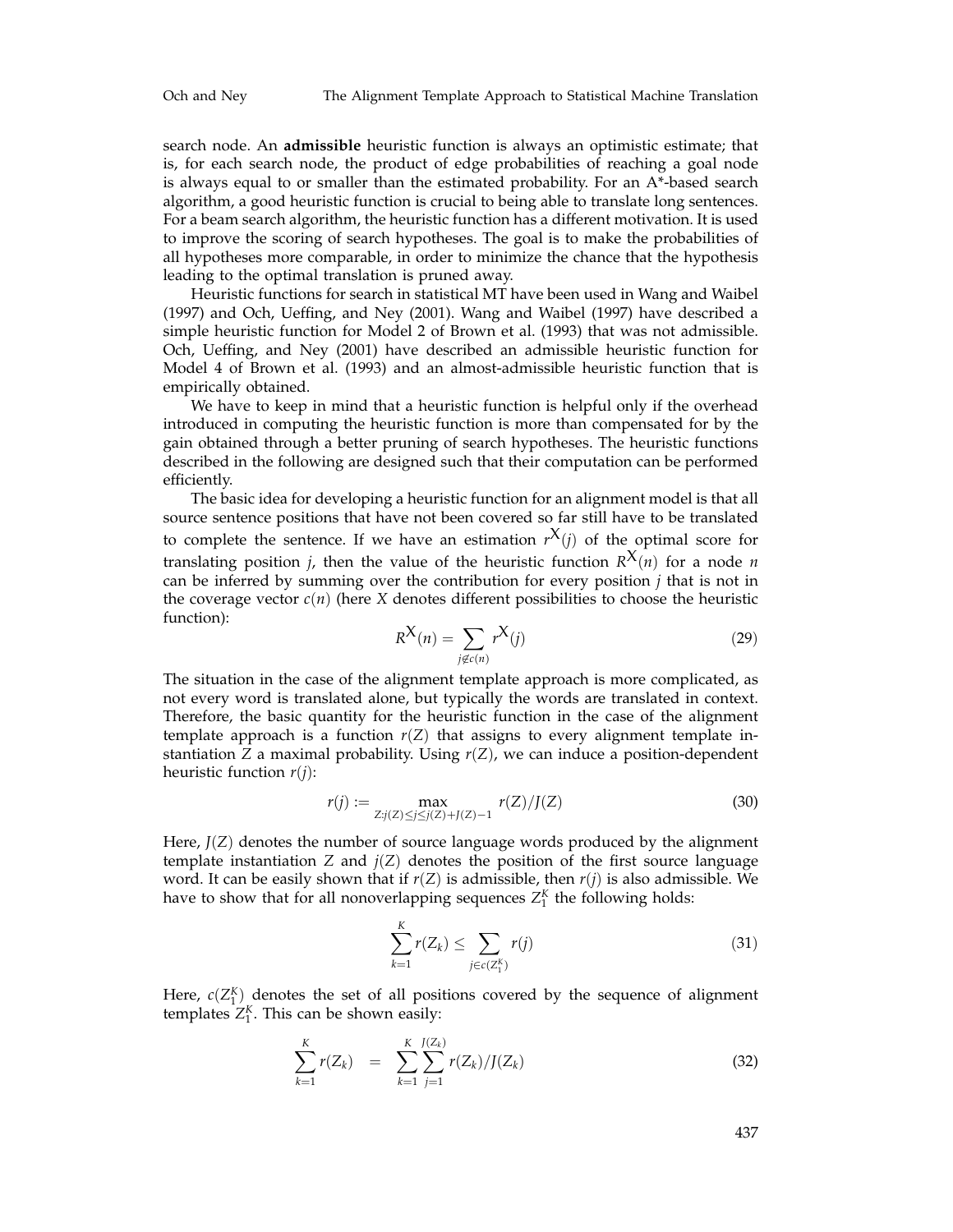| <b>INPUT:</b> coverage vector $c_1$ , previously covered position j    |  |  |  |  |
|------------------------------------------------------------------------|--|--|--|--|
| $\text{If} = \min(\{j' \mid c_{i'} = 0\})$                             |  |  |  |  |
| $ \text{mj} =  j - \text{ff} $                                         |  |  |  |  |
| WHILE $ff \neq (J + 1)$                                                |  |  |  |  |
| $\overline{f}$ fo := min({ $j'   j' > ff \wedge c_{j'} = 1$ })         |  |  |  |  |
| If $:= \min(\{j'   j' > \text{fo} \land c_{i'} = 0 \lor j' = J + 1\})$ |  |  |  |  |
| $ mj := mj +  ff - \overline{fo} $                                     |  |  |  |  |
| OUTPUT: mj                                                             |  |  |  |  |

## **Figure 8**

Algorithm  $min-jumps$  to compute the minimum number of needed jumps  $D(c_1^j, j)$  to complete the translation.

$$
= \sum_{j \in c(Z_1^K)} r(Z_{k(j)}) / J(Z_{k(j)}) \tag{33}
$$

$$
\leq \sum_{j \in c(Z_1^K)} \max_{Z : j(Z) \leq j \leq j(Z) + J(Z) - 1} r(Z) / J(Z) \tag{34}
$$

Here,  $k(i)$  denotes the phrase index  $k$  that includes the target language word position  $j$ . In the following, we develop various heuristic functions *r*(*Z*) of increasing complexity. The simplest realization of a heuristic function  $r(Z)$  takes into account only the prior probability of an alignment template instantiation:

$$
R^{AT}(Z = (z,j)) = \lambda_{AT} \cdot \log p(z \mid f_{j,j+J(z)-1}) \tag{35}
$$

The lexicon model can be integrated as follows:

$$
R^{WRD}(Z) = \lambda_{WRD} \cdot \sum_{j'=j(Z)}^{j(Z)+j(Z)-1} \max_{e} \log p(e \mid f_{j'}) \tag{36}
$$

The language model can be incorporated by considering that for each target word there exists an optimal language model probability:

$$
p^{L}(e) = \max_{e', e''} \ p(e \mid e', e'')
$$
 (37)

Here, we assume a trigram language model. In general, it is necessary to maximize over all possible different language model histories. We can also combine the language model and the lexicon model into one heuristic function:

$$
R^{WRD+LM}(Z) = \sum_{j'=j(Z)}^{j(Z)+j(Z)-1} \max_{e} \lambda_{WRD} \log(p(e|f_{j'})) + \lambda_{LM} \log(p^L(e))
$$
 (38)

To include the phrase alignment probability in the heuristic function, we compute the minimum sum of all jump widths that is needed to complete the translation. This sum can be computed efficiently using the algorithm shown in Figure 8. Then, an admissible heuristic function for the jump width is obtained by

$$
R^{AL}(\mathbf{c},j) = \lambda_{AL} \cdot D(\mathbf{c},j)
$$
 (39)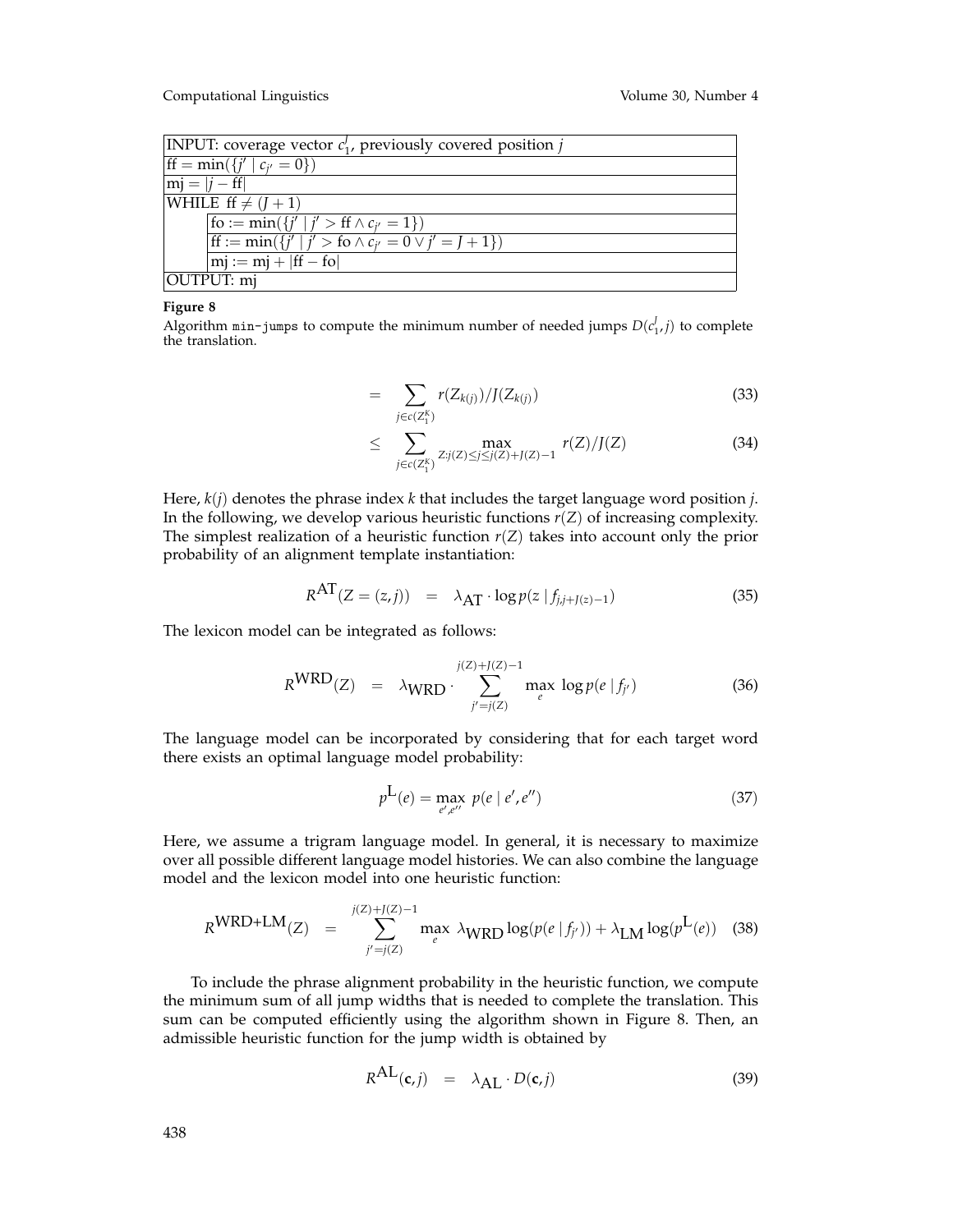Statistics for VERBMOBIL task: training corpus (Train), conventional dictionary (Lex), development corpus (Dev), test corpus (Test) (Words\*: words without punctuation marks).

|             |                     | No Preprocessing |         | With Preprocessing |         |
|-------------|---------------------|------------------|---------|--------------------|---------|
|             |                     | German           | English | German             | English |
| Train       | Sentences           |                  |         | 58,073             |         |
|             | Words               | 519,523          | 549,921 | 522,933            | 548,874 |
|             | Words*              | 418,974          | 453,612 | 420,919            | 450,297 |
|             | Singletons          | 3,453            | 1,698   | 3,570              | 1,763   |
|             | Vocabulary          | 7,940            | 4,673   | 8,102              | 4,780   |
| Lex         | Entries             |                  |         | 12,779             |         |
|             | Extended vocabulary | 11,501           | 6,867   | 11.904             | 7,089   |
| Dev         | Sentences           |                  |         | 276                |         |
|             | Words               | 3,159            | 3,438   | 3.172              | 3,445   |
|             | Trigram perplexity  |                  | 28.1    |                    | 26.3    |
| <b>Test</b> | Sentences           |                  |         | 251                |         |
|             | Words               | 2,628            | 2,871   | 2,640              | 2,862   |
|             | Trigram perplexity  |                  | 30.5    |                    | 29.9    |

Combining all the heuristic functions for the various models, we obtain as final heuristic function for a search hypothesis *n*

$$
R(n) = R^{AL}(c(n), j(n)) + \sum_{j \notin c(n)} \left( R^{AT}(j) + R^{WRD+LM}(j) \right)
$$
(40)

# **6. Results**

# **6.1 Results on the** Verbmobil **Task**

We present results on the VERBMOBIL task, which is a speech translation task in the domain of appointment scheduling, travel planning, and hotel reservation (Wahlster 2000). Table 2 shows the corpus statistics for this task. We use a training corpus, which is used to train the alignment template model and the language models, a development corpus, which is used to estimate the model scaling factors, and a test corpus. On average, 3.32 reference translations for the development corpus and 5.14 reference translations for the test corpus are used.

A standard vocabulary had been defined for the various speech recognizers used in VERBMOBIL. However, not all words of this vocabulary were observed in the training corpus. Therefore, the translation vocabulary was extended semiautomatically by adding about 13,000 German–English entries from an online bilingual lexicon available on the Web. The resulting lexicon contained not only word-word entries, but also multi-word translations, especially for the large number of German compound words. To counteract the sparseness of the training data, a couple of straightforward rule-based preprocessing steps were applied *before* any other type of processing:

- normalization of
	- numbers
	- time and date phrases
	- spelling (e.g.,  $don't \rightarrow do not$ )
- splitting of German compound words.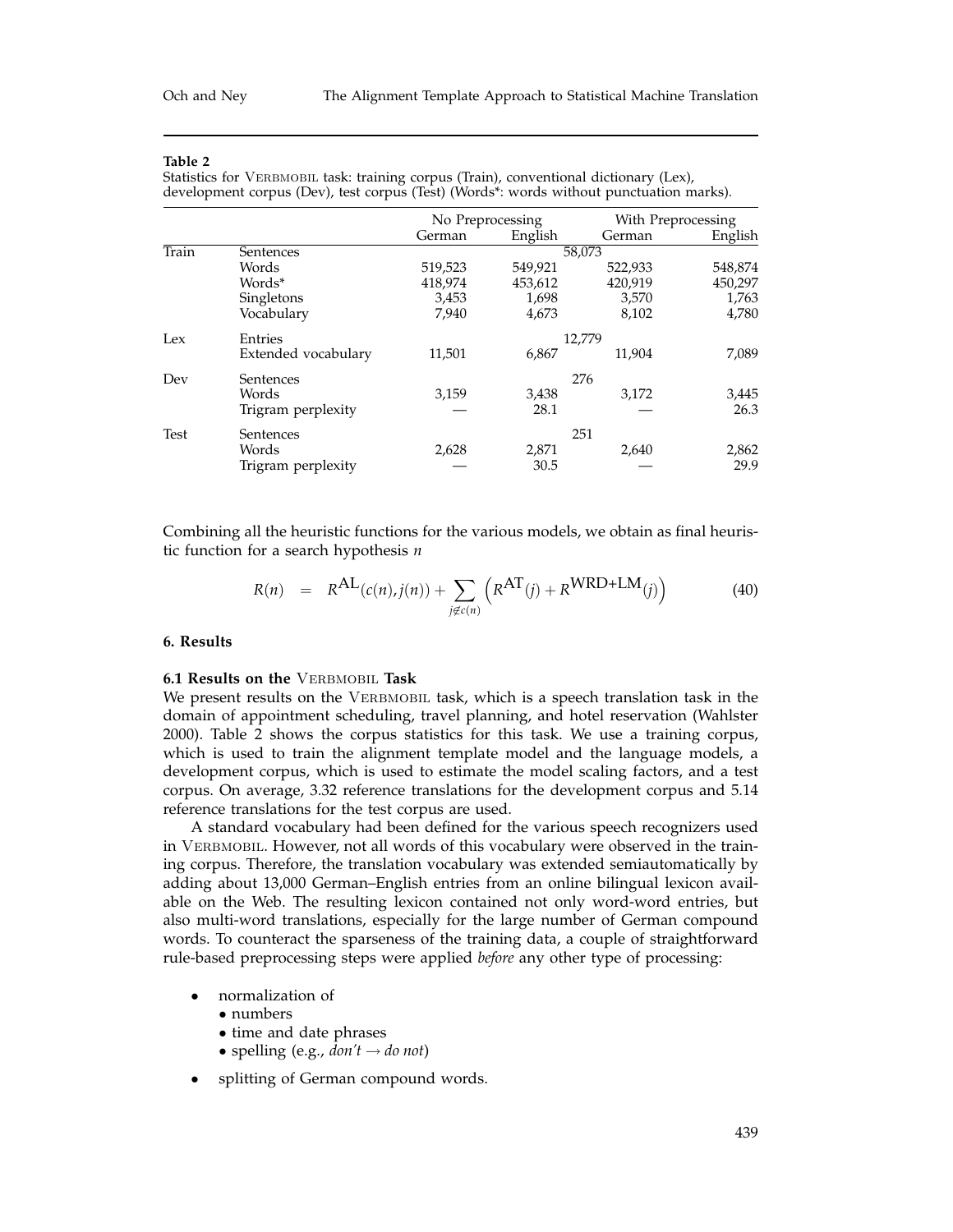Computational Linguistics Volume 30, Number 4

So far, in machine translation research there is no generally accepted criterion for the evaluation of experimental results. Therefore, we use various criteria. In the following experiments, we use:

- WER (word error rate)/mWER (multireference word error rate): The WER is computed as the minimum number of substitution, insertion, and deletion operations that have to be performed to convert the generated sentence into the target sentence. In the case of the multireference word error rate for each test sentence, not just a single reference translation is used, as for the WER, but a whole set of reference translations. For each translation hypothesis, the edit distance to the most similar sentence is calculated (Nießen et al. 2000).
- PER (position-independent WER): A shortcoming of the WER is the fact that it requires a perfect word order. An acceptable sentence can have a word order that is different from that of the target sentence, so the WER measure alone could be misleading. To overcome this problem, we introduce as an additional measure the position-independent word error rate. This measure compares the words in the two sentences, ignoring the word order.
- BLEU (bilingual evalutation understudy) score: This score measures the precision of unigrams, bigrams, trigrams, and 4-grams with respect to a whole set of reference translations, with a penalty for too-short sentences (Papineni et al. 2001). Unlike all other evaluation criteria used here, BLEU measures accuracy, that is, the opposite of error rate. Hence, the larger BLEU scores, the better.

In the following, we analyze the effect of various system components: alignment template length, search pruning, and language model *n*-gram size. A systematic evaluation of the alignment template system comparing it with other translation approaches (e.g., rule-based) has been performed in the VERBMOBIL project and is described in Tessiore and von Hahn (2000). There, the alignment-template-based system achieved a significantly larger number of "approximately correct" translations than the competing translation systems (Ney, Och, and Vogel 2001).

**6.1.1 Effect of Alignment Template Length.** Table 3 shows the effect of constraining the maximum length of the alignment templates in the source language. Typically, it is necessary to restrict the alignment template length to keep memory requirements low. We see that using alignment templates with only one or two words in the source languages results in very bad translation quality. Yet using alignment templates with lengths as small as three words yields optimal results.

**6.1.2 Effect of Pruning and Heuristic Function.** In the following, we analyze the effect of beam search pruning and of the heuristic function. We use the following criteria:

• **Number of search errors:** A search error occurs when the search algorithm misses the most probable translation and produces a translation which is less probable. As we typically cannot efficiently compute the probability of the optimal translation, we cannot efficiently compute the number of search errors. Yet we can compute a lower bound on the number of search errors by comparing the translation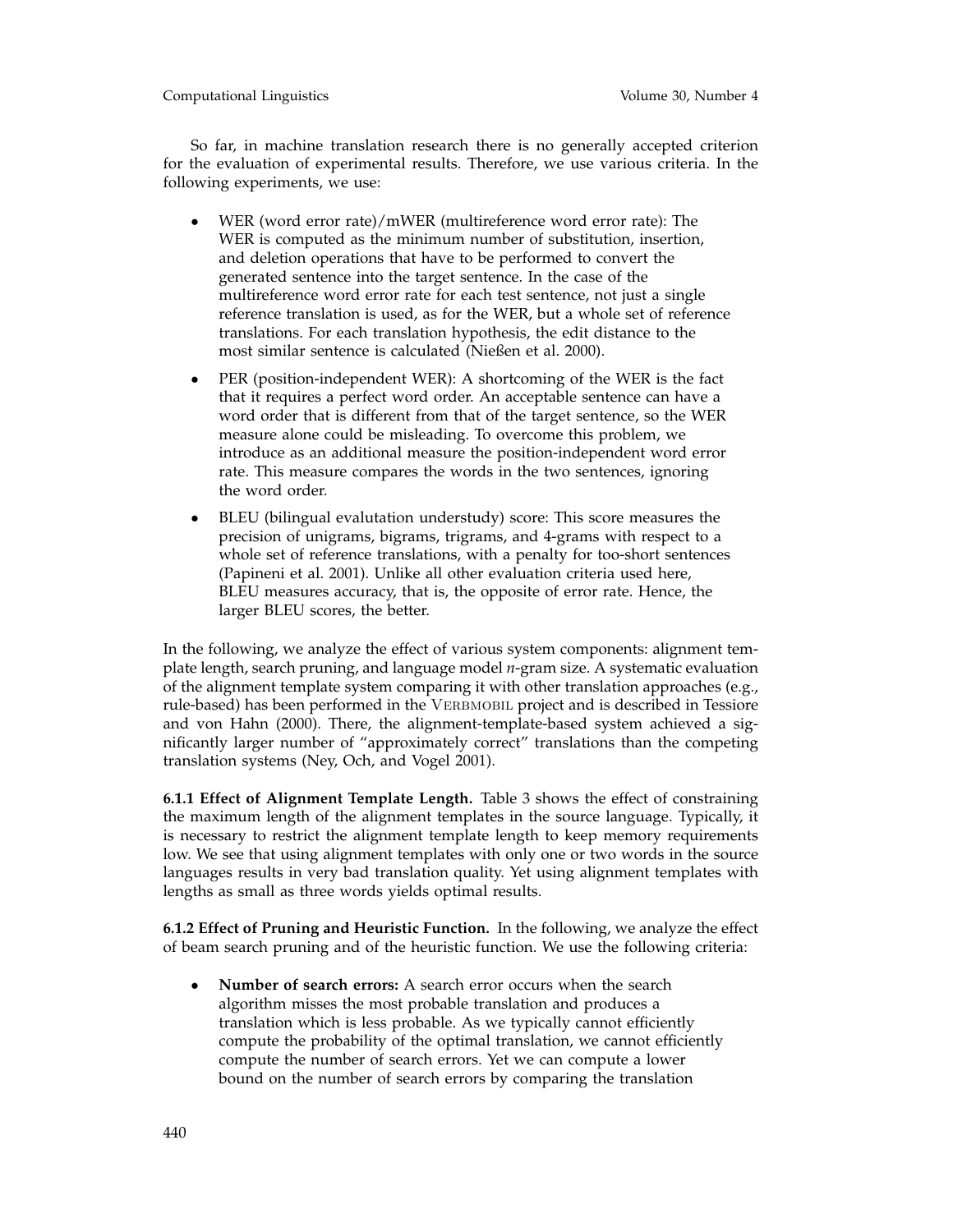| Table 3<br>Effect of alignment template length on translation quality. |            |            |            |  |  |
|------------------------------------------------------------------------|------------|------------|------------|--|--|
| AT length                                                              | PER $[\%]$ | $mWER$ [%] | $BLEU$ [%] |  |  |
|                                                                        | 29.8       | 39.9       | 44.6       |  |  |
| 2                                                                      | 27.0       | 33.0       | 53.6       |  |  |
| 3                                                                      | 26.5       | 30.7       | 56.1       |  |  |
| 4                                                                      | 26.9       | 31.4       | 55.7       |  |  |
| 5                                                                      | 26.8       | 31.4       | 55.7       |  |  |
| 6                                                                      | 26.5       | 30.9       | 56.0       |  |  |
| 7                                                                      | 26.5       | 30.9       | 56.1       |  |  |

Effect of pruning parameter *tp* and heuristic function on search efficiency for direct-translation model ( $N_p = 50,000$ ).

|            |       | no heuristic function |       | $AT+WRD$ |       | $+LM$  |      | +AL    |
|------------|-------|-----------------------|-------|----------|-------|--------|------|--------|
|            | time  | search                | time  | search   | time  | search | time | search |
| $t_p$      | Isl   | errors                | ls    | errors   | Isl   | errors | ls   | errors |
| $10^{-2}$  | 0.0   | 194                   | 0.0   | 174      | 0.0   | 150    | 0.0  | 91     |
| $10^{-4}$  | 0.2   | 97                    | 0.2   | 57       | 0.3   | 40     | 0.2  | 13     |
| $10^{-6}$  | 2.0   | 61                    | 2.8   | 21       | 4.1   | 11     | 1.8  | 3      |
| $10^{-8}$  | 11.9  | 41                    | 15.0  |          | 19.9  | 5      | 9.5  |        |
| $10^{-10}$ | 45.6  | 38                    | 50.9  | 6        | 65.2  | 3      | 32.0 |        |
| $10^{-12}$ | 114.6 | 34                    | 119.2 | 5        | 146.2 |        | 75.2 |        |

found under specific pruning thresholds with the best translation that we have found using very conservative pruning thresholds.

- **Average translation time per sentence:** Pruning is used to adjust the trade-off between efficiency and quality. Hence, we present the average time needed to translate one sentence of the test corpus.
- **Translation quality (mWER, BLEU):** Typically, a sentence can have many different correct translations. Therefore, a search error does not necessarily result in poorer translation quality. It is even possible that a search error can improve translation quality. Hence, we analyze the effect of search on translation quality, using the automatic evaluation criteria mWER and BLEU.

Tables 4 and 5 show the effect of the pruning parameter  $t_p$  with the histogram pruning parameter  $N_p = 50,000$ . Tables 6 and 7 show the effect of the pruning parameter  $\tilde{N}_p$  with the pruning parameter  $t_p = 10^{-12}$ . In all four tables, we provide the results for using no heuristic functions and three variants of an increasingly informative heuristic function. The first is an estimate of the alignment template and the lexicon probability (AT+WRD), the second adds an estimate of the language model (+LM) probability, and the third also adds the alignment probability (+AL). These heuristic functions are described in Section 5.6.

Without a heuristic function, even more than a hundred seconds per sentence cannot guarantee search-error-free translation. We draw the conclusion that a good heuristic function is very important to obtaining an efficient search algorithm.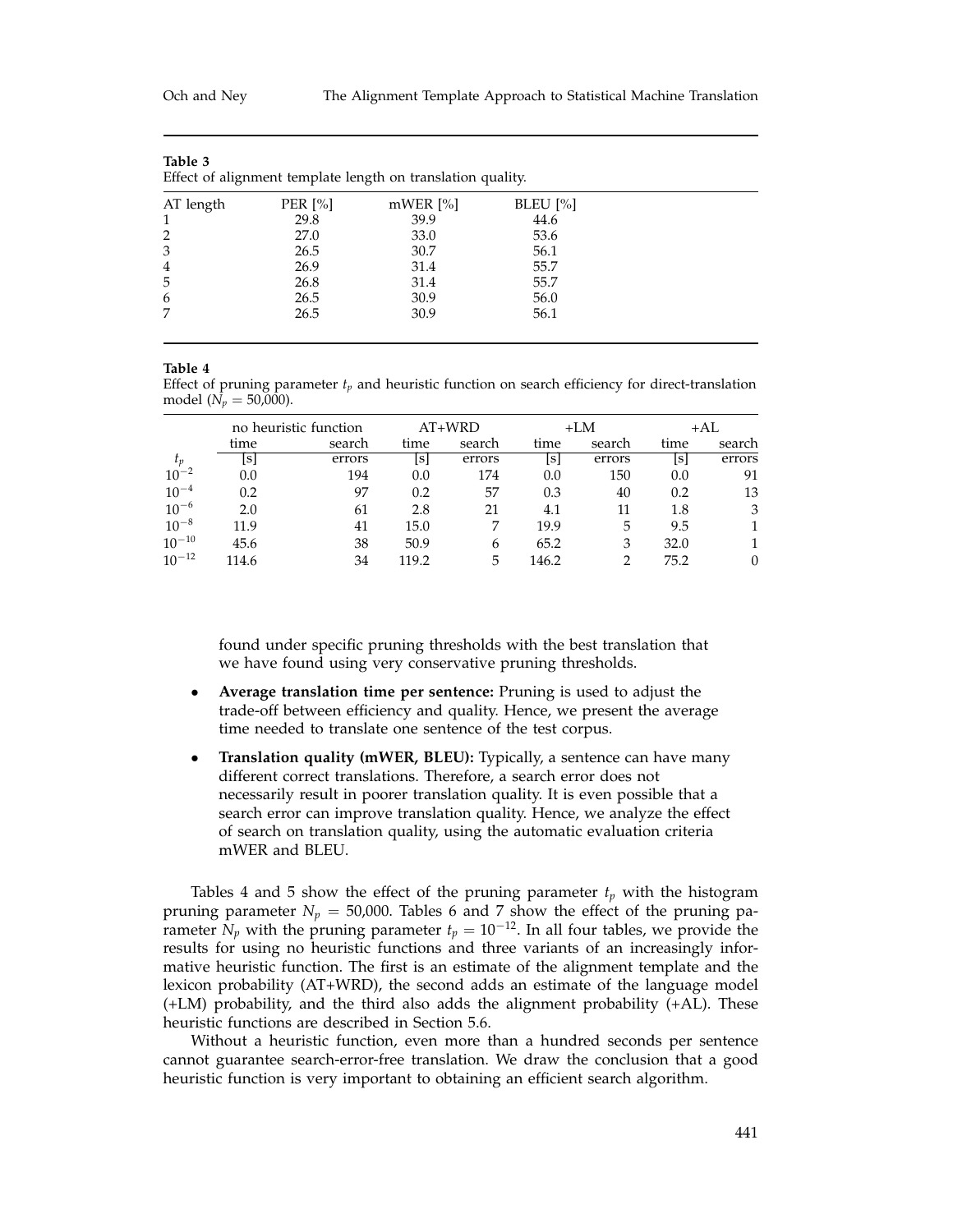| $(N_p = 50,000).$ |                       |      |        |                    |       |      |      |             |
|-------------------|-----------------------|------|--------|--------------------|-------|------|------|-------------|
|                   |                       |      |        | error rates $[\%]$ |       |      |      |             |
|                   | no heuristic function |      | AT+WRD |                    | $+LM$ |      | +AL  |             |
| $t_p$             | mWER                  | BLEU | mWER   | <b>BLEU</b>        | mWER  | BLEU | mWER | <b>BLEU</b> |
| $10^{-2}$         | 48.9                  | 46.8 | 44.3   | 49.4               | 40.9  | 51.3 | 33.6 | 53.4        |
| $10^{-4}$         | 39.8                  | 50.9 | 35.0   | 53.8               | 32.3  | 55.0 | 30.7 | 55.9        |
| $10^{-6}$         | 37.1                  | 51.3 | 31.8   | 55.0               | 30.9  | 55.6 | 30.8 | 56.0        |
| $10^{-8}$         | 35.7                  | 53.0 | 31.4   | 55.7               | 31.2  | 55.7 | 30.9 | 56.0        |
| $10^{-10}$        | 36.1                  | 52.9 | 31.3   | 55.8               | 31.0  | 55.9 | 30.8 | 56.0        |
| $10^{-12}$        | 35.7                  | 52.9 | 31.2   | 55.9               | 31.0  | 55.9 | 30.8 | 56.0        |

Effect of pruning parameter  $t_p$  and heuristic function on error rate for direct-translation model

#### **Table 6**

Effect of pruning parameter  $N_p$  and heuristic function on search efficiency for direct-translation model ( $t_p = 10^{-12}$ ).

|        |         | no heuristic function |       | $AT+WRD$ |       | $+LM$  |      | +AL    |
|--------|---------|-----------------------|-------|----------|-------|--------|------|--------|
|        | time    | search                | time  | search   | time  | search | time | search |
| $N_n$  | lsl     | errors                | [s]   | errors   | [s]   | errors | Isl  | errors |
|        | $0.0\,$ | 237                   | 0.0   | 238      | 0.0   | 238    | 0.0  | 232    |
| 10     | 0.0     | 169                   | 0.0   | 154      | 0.0   | 148    | 0.0  | 98     |
| 100    | 0.3     | 101                   | 0.3   | 69       | 0.3   | 60     | 0.2  | 21     |
| 1,000  | 2.2     | 65                    | 2.3   | 33       | 2.4   | 27     | 2.0  | 5      |
| 10,000 | 18.3    | 40                    | 18.3  | 10       | 21.1  | 5      | 14.3 |        |
| 50,000 | 114.6   | 34                    | 119.2 | 5        | 146.2 |        | 75.2 |        |

#### **Table 7**

Effect of pruning parameter *Np* and heuristic function on error rate for direct-translation model ( $t_p = 10^{-12}$ ).

|        |                       |             |          | error rates $[\%]$ |       |             |      |             |
|--------|-----------------------|-------------|----------|--------------------|-------|-------------|------|-------------|
|        | no heuristic function |             | $AT+WRD$ |                    | $+LM$ |             | +AL  |             |
| $N_n$  | mWER                  | <b>BLEU</b> | mWER     | <b>BLEU</b>        | mWER  | <b>BLEU</b> | mWER | <b>BLEU</b> |
|        | 64.4                  | 29.7        | 61.9     | 31.7               | 59.8  | 32.4        | 49.4 | 38.2        |
| 10     | 46.6                  | 46.9        | 43.0     | 49.2               | 42.0  | 49.1        | 34.6 | 52.3        |
| 100    | 41.0                  | 49.8        | 36.7     | 52.6               | 34.8  | 53.8        | 31.3 | 55.6        |
| 1,000  | 37.8                  | 51.5        | 33.0     | 54.5               | 32.3  | 55.3        | 30.6 | 56.0        |
| 10,000 | 35.5                  | 53.1        | 31.4     | 55.6               | 30.9  | 55.6        | 30.8 | 56.0        |
| 50,000 | 35.7                  | 52.9        | 31.2     | 55.9               | 31.0  | 55.9        | 30.8 | 56.0        |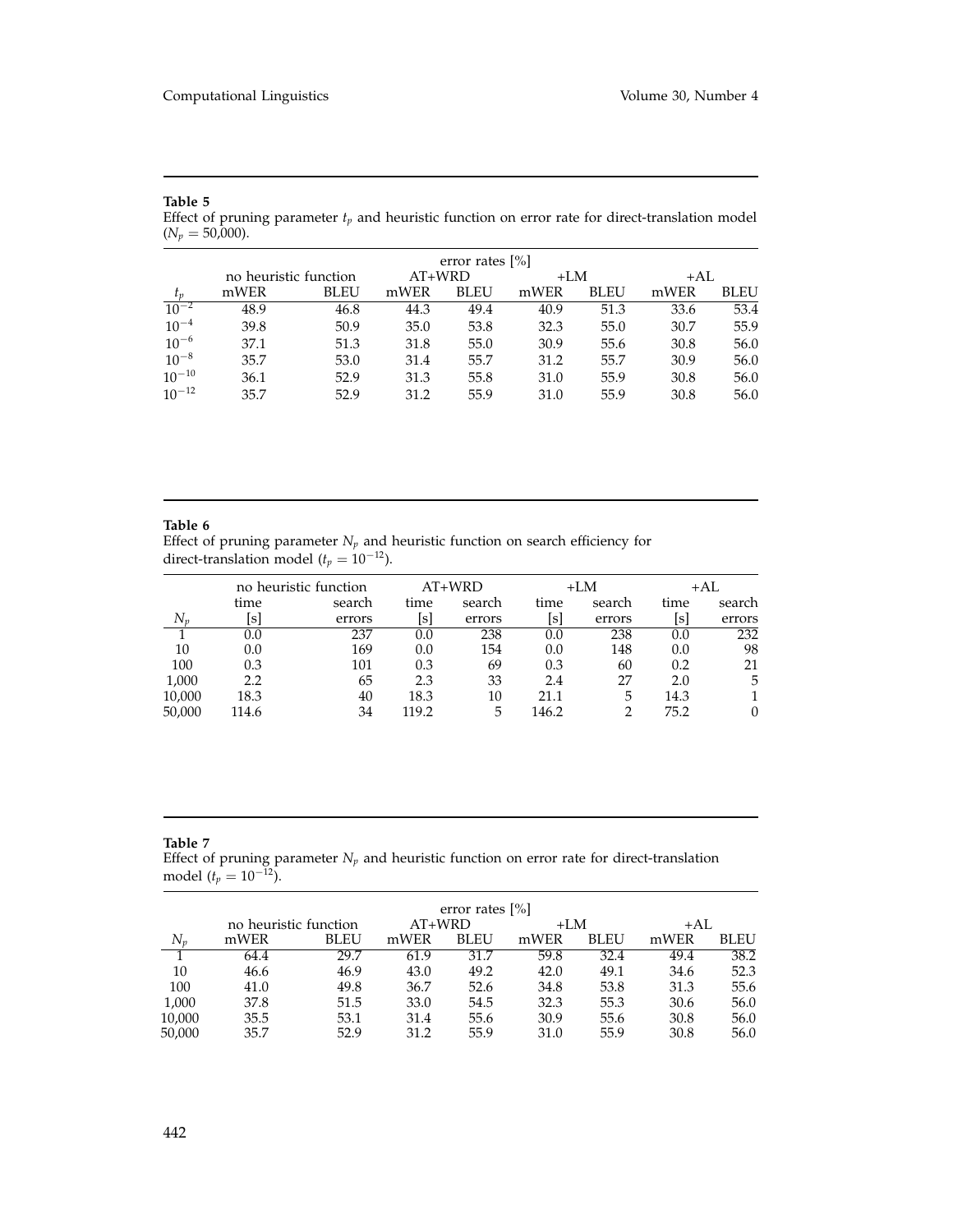| CLM: class-based 5-gram). |        |         |            |          |
|---------------------------|--------|---------|------------|----------|
| Language model type       | РP     | PER [%] | $mWER$ [%] | BLEU [%] |
| Zerogram                  | 4781.0 | 38.1    | 45.9       | 29.0     |
| Unigram                   | 203.1  | 30.2    | 40.9       | 37.7     |

Bigram 38.3 26.9 32.9 53.0 Trigram 29.9 26.8 31.8 55.2  $T$ rigram + CLM  $-$  26.5 30.9 56.1

#### **Table 8**

Effect of the length of the language model history (Unigram/Bigram/Trigram: word-based;

In addition, the search errors have a more severe effect on the error rates if we do not use a heuristic function. If we compare the error rates in Table 7, which correspond to about 55 search errors in Table 6, we obtain an mWER of 36.7% (53 search errors) using no heuristic function and an mWER of 32.6% (57 search errors) using the combined heuristic function. The reason is that without a heuristic function, often the "easy" part of the input sentence is translated first. This yields severe reordering errors.

**6.1.3 Effect of the Length of the Language Model History.** In this work, we use only *n*-gram-based language models. Ideally, we would like to take into account long-range dependencies. Yet long *n*-grams are seen rarely and are therefore rarely used on unseen data. Therefore, we expect that extending the history length will at some point not improve further translation quality.

Table 8 shows the effect of the length of the language model history on translation quality. We see that the language model perplexity improves from 4,781 for a unigram model to 29.9 for a trigram model. The corresponding translation quality improves from an mWER of 45.9% to an mWER of 31.8%. The largest effect seems to come from taking into account the bigram dependence, which achieves an mWER of 32.9%. If we perform log-linear interpolation of a trigram model with a class-based 5-gram model, we observe an additional small improvement in translation quality to an mWER of 30.9%.

#### **6.2 Results on the** Hansards **task**

The HANSARDS task involves the proceedings of the Canadian parliament, which are kept by law in both French and English. About three million parallel sentences of this bilingual data have been made available by the Linguistic Data Consortium (LDC). Here, we use a subset of the data containing only sentences of up to 30 words. Table 9 shows the training and test corpus statistics.

The results for French to English and for English to French are shown in Table 10. Because of memory limitations, the maximum alignment template length has been restricted to four words. We compare here against the single-word-based search for Model 4 described in Tillmann (2001). We see that the alignment template approach obtains significantly better results than the single-word-based search.

#### **6.3 Results on Chinese–English**

Various statistical, example-based, and rule-based MT systems for a Chinese–English news domain were evaluated in the NIST 2002 MT evaluation.<sup>4</sup> Using the alignment

<sup>4</sup> Evaluation home page: http://www.nist.gov/speech/tests/mt/mt2001/index.htm.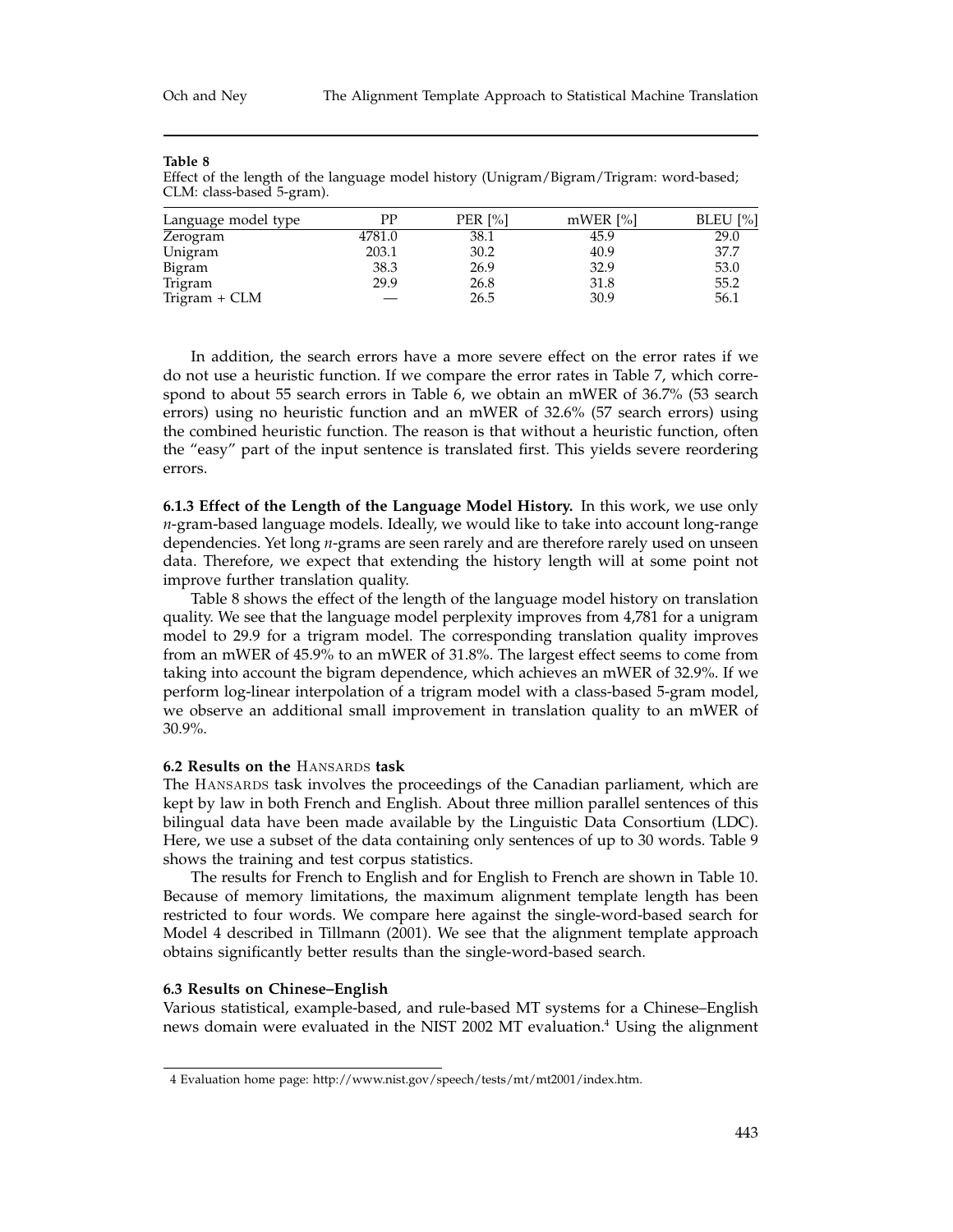Corpus statistics for HANSARDS task (Words\*: words without punctuation marks).

|                 |                    | French     | English    |
|-----------------|--------------------|------------|------------|
| <b>Training</b> | Sentences          |            | 1,470,473  |
|                 | Words              | 24,338,195 | 22,163,092 |
|                 | Words*             | 22,175,069 | 20,063,378 |
|                 | Vocabulary         | 100,269    | 78,332     |
|                 | Singletons         | 40,199     | 31,319     |
| Test            | Sentences          |            | 5,432      |
|                 | Words              | 97,646     | 88,773     |
|                 | Trigram perplexity |            | 179.8      |

### **Table 10**

Translation results on the HANSARDS task.

|                                      | $French \rightarrow English$ |         | English $\rightarrow$ French |            |
|--------------------------------------|------------------------------|---------|------------------------------|------------|
| Translation approach                 | WER $[\%]$                   | PER [%] | WER [%]                      | PER $[\%]$ |
| Alignment templates                  | 61.5                         | 49.2    | 60.9                         | 47.9       |
| Single-word-based: monotone search   | 65.5                         | 53.0    | 66.6                         | 56.3       |
| Single-word-based: reordering search | 64.9                         | 51.4    | 66.0                         | 54.4       |

#### **Table 11**

Corpus statistics for Chinese–English corpora—large data track (Words\*: words without punctuation marks).

|             |                     | No preprocessing |            | With preprocessing |            |  |
|-------------|---------------------|------------------|------------|--------------------|------------|--|
|             |                     | Chinese          | English    | Chinese            | English    |  |
| Train       | Sentences           | 1,645,631        |            |                    |            |  |
|             | Unique sentences    | 1,289,890        |            |                    |            |  |
|             | Words               | 31,175,023       | 33,044,374 | 30,849,149         | 32,511,418 |  |
|             | Words*              | 27,091,283       | 29,212,384 | 26,828,721         | 28,806,735 |  |
|             | Singletons          | 15,324           | 24.933     | 5,336              | 26,344     |  |
|             | Vocabulary          | 67,103           | 92,488     | 45,111             | 85,116     |  |
| Lex         | Entries             |                  | 80.977     |                    |            |  |
|             | Extended vocabulary | 76,182           | 100,704    | 54,190             | 93,350     |  |
| Dev         | Sentences           | 993              |            |                    |            |  |
|             | Words               | 26,361           | 32,267     | 25,852             | 31,607     |  |
|             | Trigram perplexity  |                  | 237,154    |                    | 171,922    |  |
| <b>Test</b> | Sentences           | 878              |            |                    |            |  |
|             | Words               | 24,540           |            | 24,144             |            |  |

template approach described in this article, we participated in these evaluations. The problem domain is the translation of Chinese news text into English. Table 11 gives an overview on the training and test data. The English vocabulary consists of fullform words that have been converted to lowercase letters. The number of sentences has been artificially increased by adding certain parts of the original training material more than once to the training corpus, in order to give larger weight to those parts of the training corpus that consist of high-quality aligned Chinese news text and are therefore expected to be especially helpful for the translation of the test data.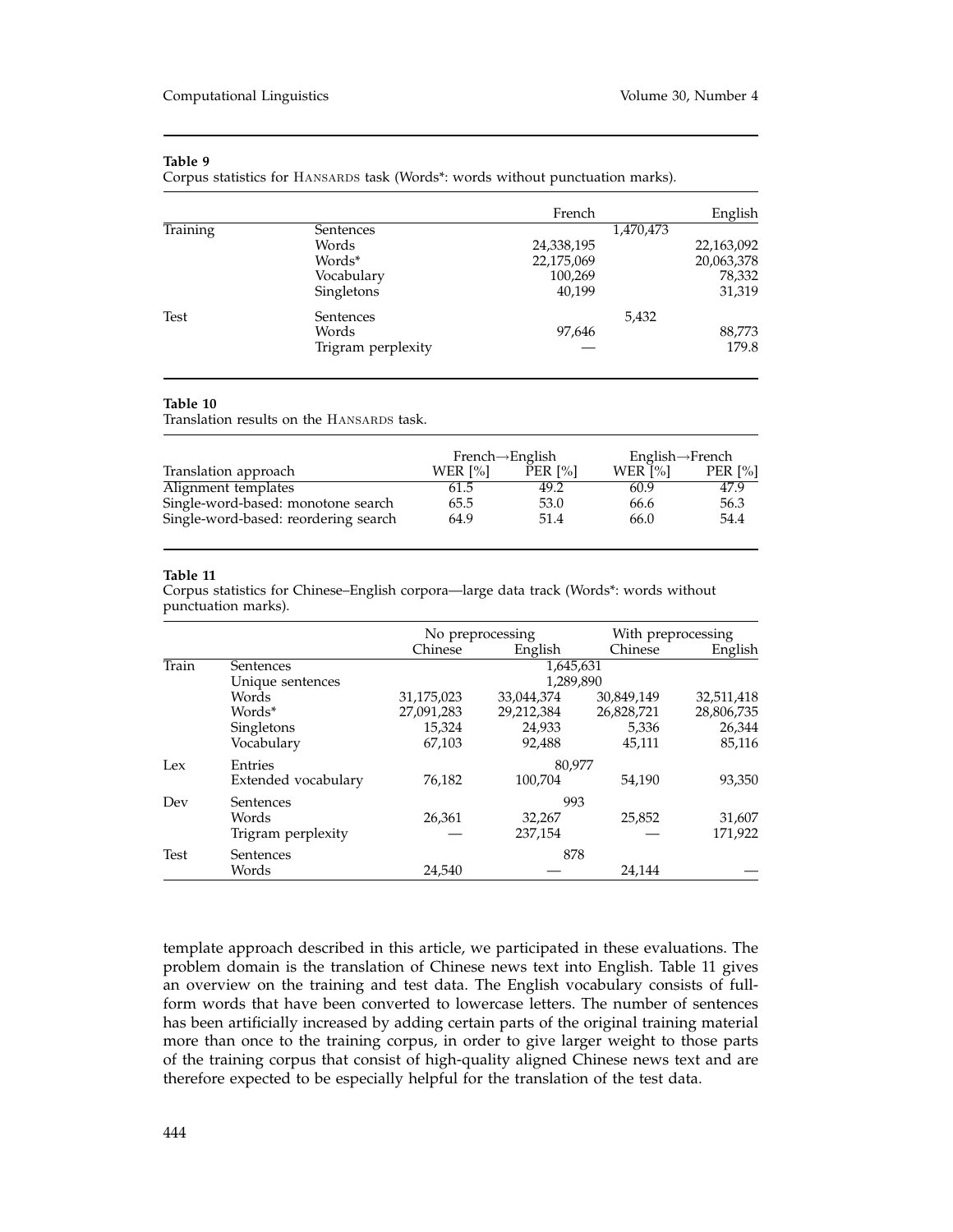Results of Chinese–English NIST MT evaluation, June 2002, large data track (NIST-09 score: larger values are better).

| System                                       | NIST-09 score |
|----------------------------------------------|---------------|
| Alignment template approach                  | 7.65          |
| Competing research systems                   | 5.03–7.34     |
| Best of six commercial off-the-shelf systems | 6.08          |

The Chinese language poses special problems because the boundaries of Chinese words are not marked. Chinese text is provided as a sequence of characters, and it is unclear which characters have to be grouped together to obtain entities that can be interpreted as words. For statistical MT, it would be possible to ignore this fact and treat the Chinese characters as elementary units and translate them into English. Yet preliminary experiments showed that the existing alignment models produce better results if the Chinese characters are segmented in a preprocessing step into single words. We use the LDC segmentation tool.<sup>5</sup>

For the English corpus, the following preprocessing steps are applied. First, the corpus is tokenized; it is then segmented into sentences, and all uppercase characters are converted to lowercase. As the final evaluation criterion does not distinguish case, it is not necessary to deal with the case information.

Then, the preprocessed Chinese and English corpora are sentence aligned in which the lengths of the source and target sentences are significantly different. From the resulting corpus, we automatically replace translations. In addition, only sentences with less than 60 words in English and Chinese are used.

To improve the translation of Chinese numbers, we use a categorization of Chinese number and date expressions. For the statistical learning, all number and date expressions are replaced with one of two generic symbols, *\$number* or *\$date*. The number and date expressions are subjected to a rule-based translation by simple lexicon lookup. The translation of the number and date expressions is inserted into the output using the alignment information. For Chinese and English, this categorization is implemented independently of the other language.

To evaluate MT quality on this task, NIST made available the NIST-09 evaluation tool. This tool provides a modified BLEU score by computing a weighted precision of *n*-grams modified by a length penalty for very short translations. Table 12 shows the results of the official evaluation performed by NIST in June 2002. With a score of 7.65, the results obtained were statistically significantly better than any other competing approach. Differences in the NIST score larger than 0.12 are statistically significant at the 95% level. We conclude that the developed alignment template approach is also applicable to unrelated language pairs such as Chinese–English and that the developed statistical models indeed seem to be largely language-independent. Table 13 shows various example translations.

## **7. Conclusions**

We have presented a framework for statistical MT for natural languages which is more general than the widely used source–channel approach. It allows a baseline MT

<sup>5</sup> The LDC segmentation tool is available at

http://morph.ldc.upenn.edu/Projects/Chinese/LDC ch.htm#cseg.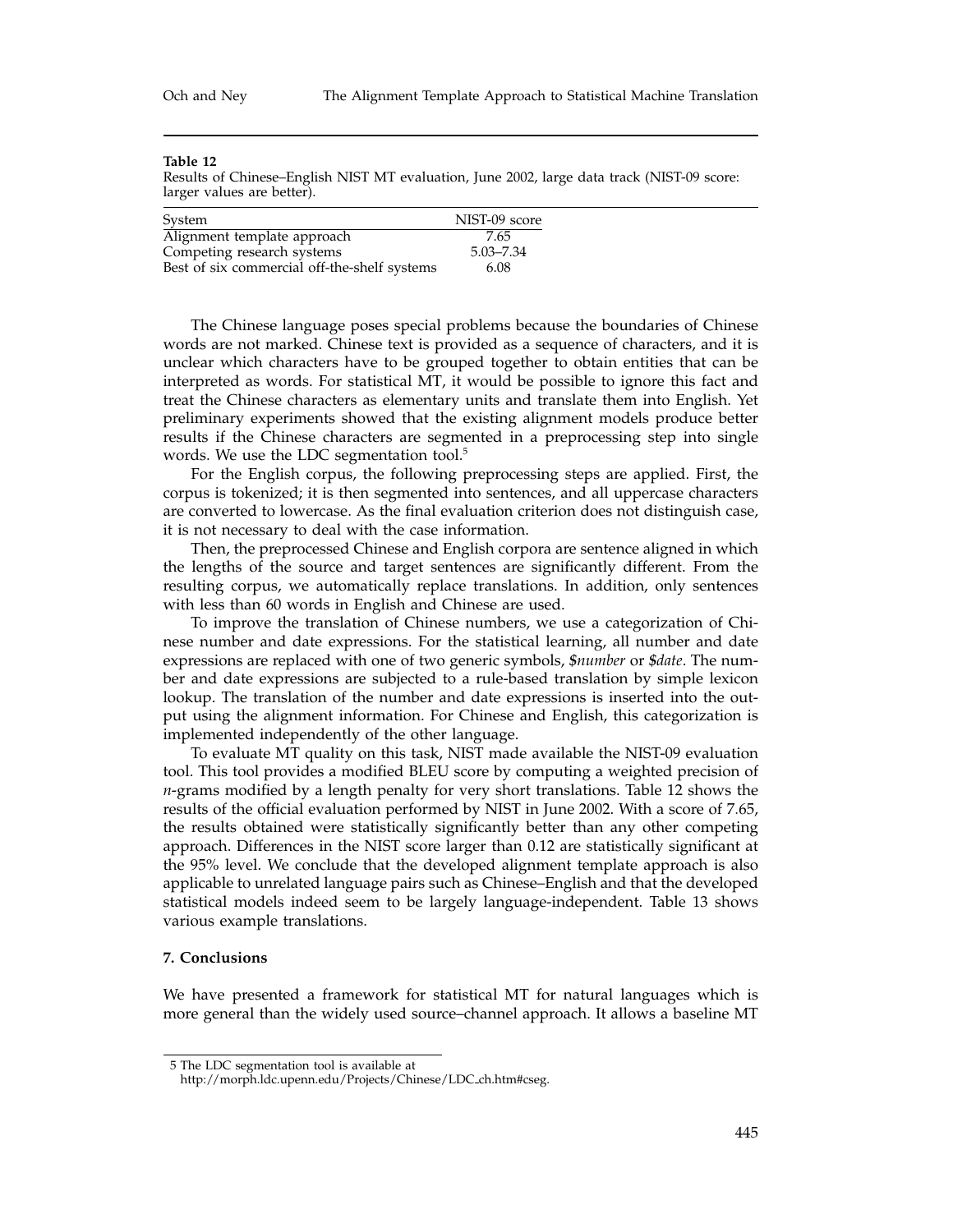Example translations for Chinese–English MT.

| Reference<br>Translation | Significant Accomplishment Achieved in the Economic Construction of<br>the Fourteen Open Border Cities in China<br>The opening up of the economy of China's fourteen City made<br>significant achievements in construction                                                                                                                                                                                                                                                                                                                                                                                                                                                           |  |
|--------------------------|--------------------------------------------------------------------------------------------------------------------------------------------------------------------------------------------------------------------------------------------------------------------------------------------------------------------------------------------------------------------------------------------------------------------------------------------------------------------------------------------------------------------------------------------------------------------------------------------------------------------------------------------------------------------------------------|--|
| Reference<br>Translation | Xinhua News Agency, Beijing, Feb. 12-Exciting accomplishment has<br>been achieved in 1995 in the economic construction of China's fourteen<br>border cities open to foreigners.<br>Xinhua News Agency, Beijing, February 12-China's opening up to the<br>outside world of the 1995 in the fourteen border pleased<br>to obtain the construction of the economy.                                                                                                                                                                                                                                                                                                                      |  |
| Reference<br>Translation | Foreign Investment in Jiangsu's Agriculture on the Increase<br>To increase the operation of foreign investment in Jiangsu agriculture                                                                                                                                                                                                                                                                                                                                                                                                                                                                                                                                                |  |
| Reference<br>Translation | According to the data provided today by the Ministry of Foreign Trade<br>and Economic Cooperation, as of November this year, China has<br>actually utilized 46.959 billion US dollars of foreign capital, including<br>40.007 billion US dollars of direct investment from foreign businessmen.<br>The external economic and trade cooperation Department today<br>provided that this year, the foreign capital actually utilized by China on<br>November to US \$46.959 billion, including of foreign company direct<br>investment was US \$40.007 billion.                                                                                                                         |  |
| Reference<br>Translation | According to officials from the Provincial Department of Agriculture<br>and Forestry of Jiangsu, the "Three-Capital" ventures approved by<br>agencies within the agricultural system of Jiangsu Province since 1994<br>have numbered more than 500 and have utilized over 700 million US<br>dollars worth of foreign capital, respectively three times and seven<br>times more than in 1993.<br>Jiangsu Province for the Secretaries said that, from the 1994 years,<br>Jiangsu Province system the approval of the "three-funded"<br>enterprises, there are more than 500, foreign investment utilization<br>rate of more than US \$700 million, 1993 years before three and seven. |  |
| Reference                | The actual amount of foreign capital has also increased more than 30%                                                                                                                                                                                                                                                                                                                                                                                                                                                                                                                                                                                                                |  |
| Translation              | as compared with the same period last year.<br>The actual amount of foreign investment has increased by more<br>than 30% compared with the same period last year.                                                                                                                                                                                                                                                                                                                                                                                                                                                                                                                    |  |
| Reference                | Import and Export in Pudong New District Exceeding 9 billion US<br>dollars This Year                                                                                                                                                                                                                                                                                                                                                                                                                                                                                                                                                                                                 |  |
| Translation              | Foreign trade imports and exports of this year to the Pudong<br>new Region exceeds US \$9 billion                                                                                                                                                                                                                                                                                                                                                                                                                                                                                                                                                                                    |  |

system to be extended easily by adding new feature functions. We have described the alignment template approach for statistical machine translation, which uses two different alignment levels: a phrase-level alignment between phrases and a wordlevel alignment between single words. As a result the context of words has a greater influence, and the changes in word order from source to target language can be learned explicitly. An advantage of this method is that machine translation is learned fully automatically through the use of a bilingual training corpus. We have shown that the presented approach is capable of achieving better translation results on various tasks compared to other statistical, example-based, or rule-based translation systems. This is especially interesting, as our system is structured simpler than many competing systems.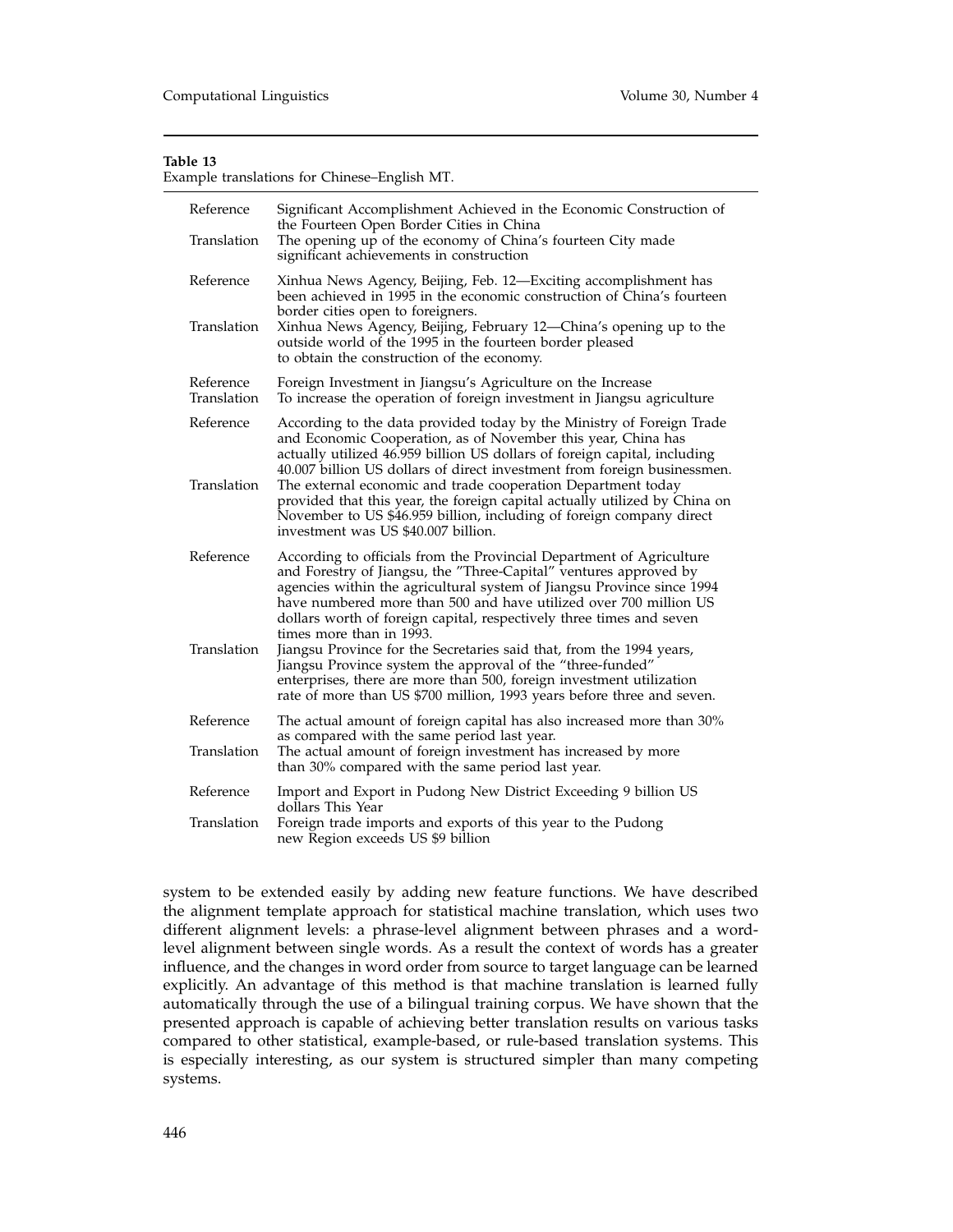We expect that better translation can be achieved by using models that go beyond the flat phrase segmentation that we perform in our model. A promising avenue is to gradually extend the model to take into account to some extent the recursive structure of natural languages using ideas from Wu and Wong (1998) or Alshawi, Bangalore, and Douglas (2000). We expect other improvements as well from learning nonconsecutive phrases in source or target language and from better generalization methods for the learned-phrase pairs.

#### **Acknowledgments**

The work reported here was carried out while the first author was with the Lehrstuhl für Informatik VI, Computer Science Department, RWTH Aachen–University of Technology.

#### **References**

- Alshawi, Hiyan, Srinivas Bangalore, and Shona Douglas. 2000. Learning dependency translation models as collections of finite state head transducers. *Computational Linguistics*, 26(1):45–60.
- Bellman, Richard. 1957. *Dynamic Programming*. Princeton University Press, Princeton.
- Berger, Adam L., Peter F. Brown, Stephen A. Della Pietra, Vincent J. Della Pietra, John R. Gillett, John D. Lafferty, Harry Printz, and Lubos Ureš. 1994. The Candide system for machine translation. In *Proceedings of the ARPA Workshop on Human Language Technology*, pages 157–162, Plainsboro, NJ, March.
- Berger, Adam L., Stephen A. Della Pietra, and Vincent J. Della Pietra. 1996. A maximum entropy approach to natural language processing. *Computational Linguistics*, 22(1):39–72.
- Brown, Peter F., J. Cocke, Stephen A. Della Pietra, Vincent J. Della Pietra, Frederick Jelinek, John D. Lafferty, Robert L. Mercer, and Paul S. Roossin. 1990. A statistical approach to machine translation. *Computational Linguistics*, 16(2):79–85.
- Brown, Peter F., Stephen A. Della Pietra, Vincent J. Della Pietra, and R. L. Mercer. 1993. The mathematics of statistical machine translation: Parameter estimation. *Computational Linguistics*, 19(2):263–311.
- Charniak, Eugene, Kevin Knight, and Kenji Yamada. 2003. Syntax-based language models for machine translation. In *MT Summit IX*, pages 40–46, New Orleans, September.
- Darroch, J. N. and D. Ratcliff. 1972. Generalized iterative scaling for log-linear models. *Annals of Mathematical Statistics*, 43:1470–1480.

Dempster, A. P., N. M. Laird, and D. B. Rubin. 1977. Maximum likelihood from incomplete data via the EM algorithm. *Journal of the Royal Statistical Society, Series B*, 39(1):1–22.

- García-Varea, Ismael, Francisco Casacuberta, and Hermann Ney. 1998. An iterative, DP-based search algorithm for statistical machine translation. In *Proceedings of the International Conference on Spoken Language Processing (ICSLP'98)*, pages 1235–1238, Sydney, November.
- García-Varea, Ismael, Franz Josef Och, Hermann Ney, and Francisco Casacuberta. 2001. Refined lexicon models for statistical machine translation using a maximum entropy approach. In *Proceedings of the 39th Annual Meeting of the Association for Computational Linguistics (ACL)*, pages 204–211, Toulouse, France, July.
- Germann, Ulrich, Michael Jahr, Kevin Knight, Daniel Marcu, and Kenji Yamada. 2001. Fast decoding and optimal decoding for machine translation. In *Proceedings of the 39th Annual Meeting of the Association for Computational Linguistics (ACL)*, pages 228–235, Toulouse, France, July.
- Gildea, Daniel. 2003. Loosely tree-based alignment for machine translation. In *Proceedings of the 41st Annual Meeting of the Association for Computational Linguistics (ACL)*, pages 80–87, Sapporo, Japan, July.
- Knight, Kevin. 1999. Decoding complexity in word-replacement translation models. *Computational Linguistics*, 25(4):607–615.
- Koehn, Philipp, Franz Josef Och, and Daniel Marcu. 2003. Statistical phrase-based translation. In *Proceedings of the Human Language Technology and North American Association for Computational Linguistics Conference (HLT/NAACL)*, pages 127–133, Edmonton, Alberta.
- Marcu, Daniel and William Wong. 2002. A phrase-based, joint probability model for statistical machine translation. In *Proceedings of the Conference on Empirical Methods in Natural Language Processing (EMNLP-2002)*, pages 133–139, Philadelphia, July.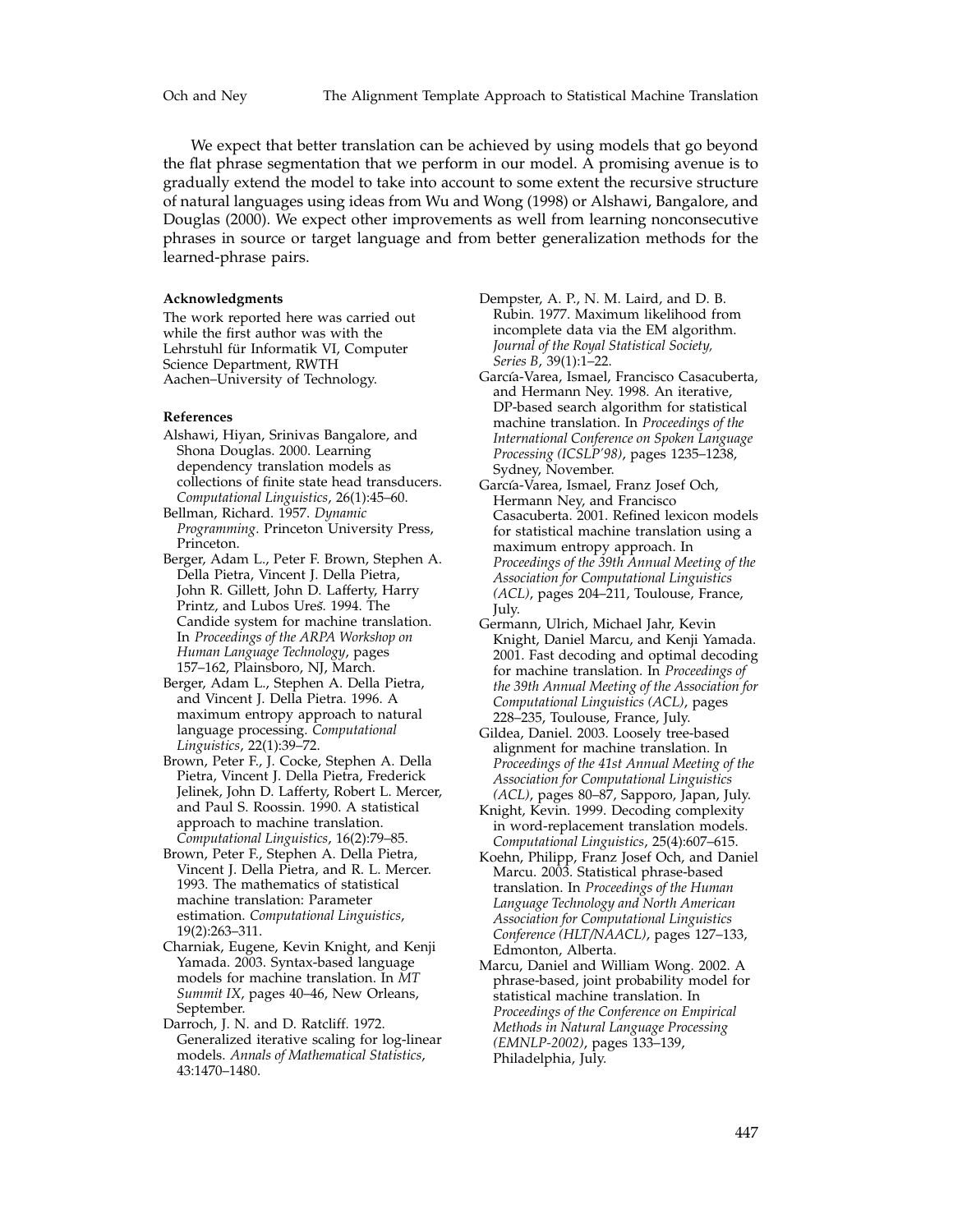Ney, Hermann. 1995. On the probabilistic-interpretation of neural-network classifiers and discriminative training criteria. *IEEE Transactions on Pattern Analysis and Machine Intelligence*, 17(2):107–119.

- Ney, Hermann, Margit Generet, and Frank Wessel. 1995. Extensions of absolute discounting for language modeling. In *Proceedings of the Fourth European Conference on Speech Communication and Technology*, pages 1245–1248, Madrid, September.
- Ney, Hermann, Franz Josef Och, and Stephan Vogel. 2001. The RWTH system for statistical translation of spoken dialogues. In *Proceedings of the ARPA Workshop on Human Language Technology*, San Diego, March.
- Nießen, Sonja, Franz Josef Och, Gregor Leusch, and Hermann Ney. 2000. An evaluation tool for machine translation: Fast evaluation for machine translation research. In *Proceedings of the Second International Conference on Language Resources and Evaluation (LREC)*, pages 39–45, Athens, May.
- Nießen, Sonja, Stephan Vogel, Hermann Ney, and Christoph Tillmann. 1998. A DP-based search algorithm for statistical machine translation. In *COLING-ACL '98: 36th Annual Meeting of the Association for Computational Linguistics and 17th International Conference on Computational Linguistics*, pages 960–967, Montreal, August.
- Och, Franz Josef. 1999. An efficient method for determining bilingual word classes. In *EACL '99: Ninth Conference of the European Chapter of the Association for Computational Linguistics*, pages 71–76, Bergen, Norway, June.
- Och, Franz Josef. 2003. Minimum error rate training in statistical machine translation. In *Proceedings of the 41st Annual Meeting of the Association for Computational Linguistics (ACL)*, pages 160–167, Sapporo, Japan, July.
- Och, Franz Josef and Hermann Ney. 2002. Discriminative training and maximum entropy models for statistical machine translation. In *Proceedings of the 40th Annual Meeting of the Association for Computational Linguistics (ACL)*, pages 295–302, Philadelphia, July.
- Och, Franz Josef and Hermann Ney. 2003. A systematic comparison of various statistical alignment models. *Computational Linguistics*, 29(1):19–51.
- Och, Franz Josef, Nicola Ueffing, and Hermann Ney. 2001. An efficient A\* search algorithm for statistical machine

translation. In *Data-Driven Machine Translation Workshop*, pages 55–62, Toulouse, France, July.

- Papineni, Kishore A., Salim Roukos, and R. Todd Ward. 1997. Feature-based language understanding. In *European Conference on Speech Communication and Technology*, pages 1435–1438, Rhodes, Greece, September.
- Papineni, Kishore A., Salim Roukos, and R. Todd Ward. 1998. Maximum likelihood and discriminative training of direct translation models. In *Proceedings of the International Conference on Acoustics, Speech, and Signal Processing*, pages 189–192, Seattle, May.
- Papineni, Kishore A., Salim Roukos, Todd Ward, and Wei-Jing Zhu. 2001. Bleu: A method for automatic evaluation of machine translation. Technical Report RC22176 (W0109-022), IBM Research Division, Thomas J. Watson Research Center, Yorktown Heights, NY.
- Steinbiss, Volker, Bach-Hiep Tran, and Hermann Ney. 1994. Improvements in beam search. In *Proceedings of the International Conference on Spoken Language Processing (ICSLP'94)*, pages 2143–2146, Yokohama, Japan, September.
- Tessiore, Lorenzo and Walther von Hahn. 2000. Functional validation of a machine interpretation system: Verbmobil. In Wolfgang Wahlster, editor, *Verbmobil: Foundations of Speech-to-Speech Translations*, pages 611–631. Springer, Berlin.
- Tillmann, Christoph. 2001. *Word Re-ordering and Dynamic Programming Based Search Algorithms for Statistical Machine Translation*. Ph.D. thesis, Computer Science Department, RWTH Aachen, Germany.
- Tillmann, Christoph. 2003. A projection extension algorithm for statistical machine translation. In Michael Collins and Mark Steedman, editors, *Proceedings of the 2003 Conference on Empirical Methods in Natural Language Processing*, pages 1–8, Sapporo, Japan.
- Tillmann, Christoph and Hermann Ney. 2000. Word re-ordering and DP-based search in statistical machine translation. In *COLING '00: The 18th International Conference on Computational Linguistics*, pages 850–856, Saarbrücken, Germany, July.
- Tillmann, Christoph and Hermann Ney. 2003. Word reordering and a dynamic programming beam search algorithm for statistical machine translation. *Computational Linguistics*, 29(1):97–133.